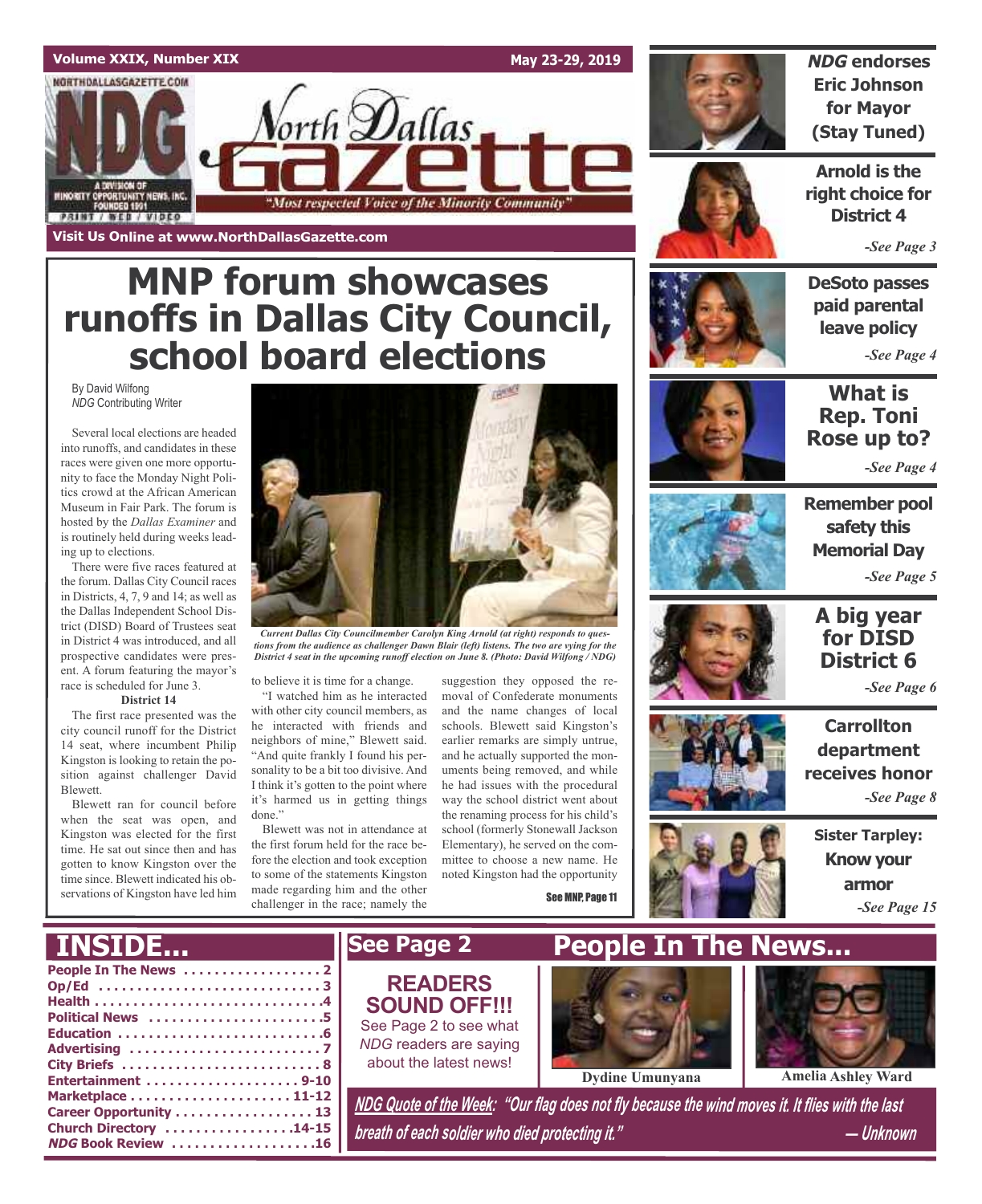### **People in the News www.NorthDallasGazette.com**

## **Dydine Umunyana**

(HARVARD) A quartercentury after the genocide in which ethnic Hutu extremists killed as many as a million minority Tutsis in approximately 100 days, Rwanda is a country reborn. How that happened is a story of resilience — and of the unexpected benefits that can come from unimaginable tragedy. It is also, as a panel at the John F. Kennedy Jr. Forum explored on Tuesday evening, a story of the women of Rwanda.

"How Women Saved Rwanda," co-sponsored by the Program on Negotiation at Harvard Law School, the Harvard Kennedy School's



Women and Public Policy Program, and the Center for Public Leadership, brought four female survivors of the Rwandan genocide to the Institute of Politics yesterday. After Samantha Lakin, a Ph.D. candidate at Clark University who has worked in

#### Rwanda since 2013, provided a basic history of the tragedy, the survivors took over, explaining the remarkable rebirth of their country of origin and the scars that remain.

"We had our darkest moment 25 years ago but together we rose back up and moved forward," said Yvonne Umugwaneza, a mental health and community and social work advocate. Today, as she and her colleagues explained, Rwanda has re-created itself as a country moving toward gender equality.

*Wikimedia*

"Our country is really remarkable," said Providence Nkurunziza, who counsels orphans and widows affected by HIV. "This is something we are proud of," she added, noting the often inaccurate public perception of contemporary Rwanda as being in crisis. "And we have to raise awareness of that too."

The origins of this remaking lie in the genocide itself. As Umugwaneza explained, more men than women were killed in 1994. Although women were also slaughtered and brutalized, "We had many more women who survived than men, so these women worked together for the country," she said.

Almost by default, added Marie Carine Boggis, a higher education advocate and public speaker, "Rwanda went from being a traditional

society to having women take over leadership roles."

This progress has grown on itself, creating a cultural shift. Women "tend to want to be what's missing.We tend to fill the role that's empty in our lives," said Boggis, citing the preponderance of women-led families, as well as cases of young women who took on the role of mothers for even-younger orphans, creating new kinds of families and social supports. "Children who grew up that way realized a woman can do anything," said Dydine Umunyana, a motivational speaker and the author of "Embracing Survival." "It created that strength in young girls. We kind of learned

from that tragedy."

The shift can be seen in the post-genocide constitution. Although this document, which was adopted in 2003, has been criticized for possibly enabling one-party rule (a point brought up by an audience member), it not only condemned the genocide but also mandated that any government organization, including parliament, had to be made up of at least 30 percent women. However, progress toward equality did not end there.

"Women voted for women," said moderator Ambassador Swanee Hunt, founder of the Women and

### See UMUNYANA, Page 15

## **Amelia Ashley Ward**

By Stacy M. Brown NNPA Correspondent

Being at the helm of an African-American newspaper that has continuously published for 75 years counts as one of Amelia Ashley Ward's greatest accomplishments.

In the more than 20 years since she's taken over as publisher of the *San Francisco Sun Reporter*, Ward has achieved the kind of success that is rare in today's world of click bait, paywalls and fake news.

By combining commu-



nity activism with powerful content across the pages of her popular newspaper, Ward has played a vital role the elections of San Francisco's first black woman mayor, London Breed; and the city's first black District Attorney, Kamala Harris.

Both Harris, who is now a U.S. Senator and one of the leading Democratic candidates for the 2020 presidential election, and Breed were among the 1,000 or so on hand May 9 at the Hyatt Regency Hotel in downtown San Francisco to celebrate the Sun Reporter's 75th anniversary.

"Seventy-five years of still publishing an African American-owned newspaper is certainly a great feeling because we struggle to get advertising and struggle to stay afloat," said Ward, who also serves as the Chair

of the National Newspaper Publishers Association Foundation (NNPAF), a nonprofit organization that has traditionally focused on pre-professional training and encouraging excellence in the publishing industry.

"We can tell the stories that connect our communities and people who want to talk to our communities know they have to use the Black Press to do so," Ward said, adding that she doesn't take for granted that the paper is still in business.

The *Sun-Reporter* was founded in 1944 and it quickly became a social and political advocate for African Americans on issues like civil rights, discrimination, housing and education as well as a vital source of information at a time when there was little media coverage of Blacks in the mass media.

Dr. Carlton B. Goodlett reportedly acquired the newspaper through a poker game, and the publication, as we know it today, was born out of a merger between the Sun newspaper, which Goodlett owned, and another African-American publication, the Reporter, which was edited and published by his close friend, Thomas C. Fleming.

Goodlett served as publisher of the paper until shortly before his death in 1997.

Since then, Ward, who started her career as an intern at the Sun-Reporter, has run the publication which she said is guided by the wisdom and vision of its founder.

"We had a tribute to Dr. Goodlett who was the first NNPA President to get them into the White House," Ward said.

NNPAChairman Dorothy R. Leavell, owner and publisher of Chicago's Crusader

#### See WARD, Page 4

## **NDG Readers Sound Off...**

### **Letter to the Editor**

Dear fellow Texans, As we enjoy the blessings of family and friends this Memorial Day, let us all take a moment to recollect the reason for this day. Today, we honor the men and women who sacrificed their lives, so that we may enjoy the freedoms we hold so dear.

I ask you to unite with family and friends in a national moment of remembrance at 3 p.m. to reflect on the sacrifices made in defense of our values and to remember our servicemembers lost in service to

our nation.

For over 150 years, Memorial Day has been a national holiday honoring those who died in service to our nation. Let us remember our history and see our present, so that the thousands of Americans who have served and lost their lives to war, from days past to present, will not be forgotten.

On this day, we remember those who gallantly fought for each one of us. Their courage and sacrifice will always be remembered and honored across this great state, this great nation and most importantly, in our hearts.

Sincerely, *Eliseo "Al" Cantu, Jr.* Chairman, Texas Veterans Commission

### **Tweets to @NDGEditor**

@Johnson4Dallas ---- I am truly honored to have earned the endorsement of C o n g r e s s w o m a n @RepEBJ in my race to become the next Mayor of the @CityOfDallas. "In my judgment, Rep. Eric Johnson is the right candidate to unite the best of what our city has to offer and push us forward." #Johnson-ForDallas

@Johnson4Dallas ---- I enjoyed tonight's @City-OfDallas mayoral debate at @PaulQuinnTigers! Jetting back and forth between the city I love and #TxLege has me absolutely energized! So glad to report that things are also progressing in Austin on the People's Agenda, @NDGEditor!

Tezlyn Figaro ----@BuzzFeed can you ask your reporter @rubycramer to add MY comment to MY story about MY lawsuit since she called & asked for EVERYONE else's comment?

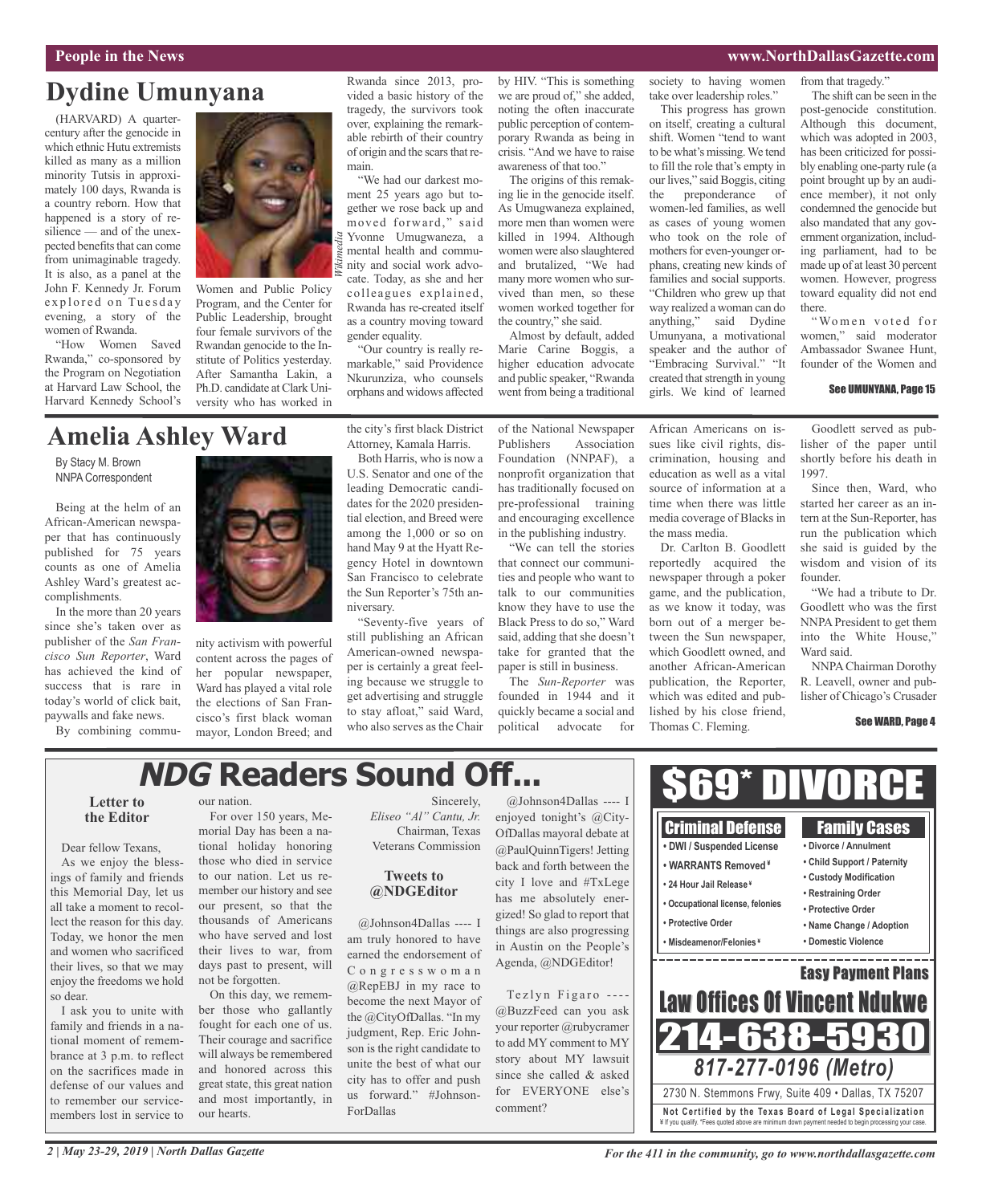### **www.NorthDallasGazette.com Op-Ed**



**Publisher's Office:** publisher@northdallasgazette.com

**Sales Department:** marketing@northdallasgazette.com 972-509-9049

**Editorial Department:** editor@northdallasgazette.com

### **Online:**

www.NorthDallasGazette.com www.twitter.com/NDGEditor www.facebook.com/NorthDallasGazette www.pinterest.com/NDallasGazette www.instagram.com/NorthDallasGazette

### STAFF

**Religious/ Marketing Editor** *Shirley Demus Tarpley ("Sister Tarpley")*

*NDG* **Senior Columnist** *Ed Gray*

**Contributing Writers** *Tiffany Gilbert Jackie Hardy Rachel Hawkins Angela Loston Jacquinette Murphy Dwain Price Terri Schlichenmeyer Nicole Scott David Wilfong*

**Chairman Emeritus** *Jim Bochum 1933 – 2009*

**Published By** *Minority Opportunity News, Inc.*

> **Editor** *Ruth Ferguson*

**Community Marketing** *Nadina Davis*

**Account Executive** *Elle Avery*

> **Production** *David Wilfong*





*Gazette is a wholly owned subsidairy of Minority Opportunity News, Inc.*

# **NDG endorses Carolyn King Arnold**

*NDG's* View

2018 locally, as well as nationally, saw a progressive movement in the sweep through the midterm elections. The voting public is not happy with what is happening in Washington, DC, Austin or Dallas City Hall and demanded change in several elections. However, there is a place for experience. The North Dallas Gazette endorsed Carolyn King Arnold last fall when she faced more than a dozen opponents to reclaim a seat at the horseshoe to represent District 4. Her experience

was the primary reason why we endorsed her in the runoff last December. Once again Arnold faced challengers and finds herself in another runoff election on June 8.

Six months is not enough time to do the job the voters sent Arnold back to City Hall to accomplish in December. She regained the seat she won in 2015 last year following the resignation and conviction of former Mayor Pro Temp and councilman Dwaine Caraway on corruption charges.

Dawn Blair, Arnold's runoff opponent, while not of the City of Dallas, having worked for the city for more than 20 years. However, while we agree her insights are essential, city staff and city council members have very different roles. Understanding how to effectively work with the staff is vital knowledge. However, making tough decisions based on input from the city staff, experts, and the residents requires a different type of experience.

new to the inner workings

There are those who point to Arnold's previous opposition to the proposed deck park near the Dallas Zoo,

for opening the communications and inclusion gap. **Engagement is a two-way street** Mr. Meagher, I'm sure

suggesting she will stand in the way of progress, we disagree. Arnold has promised the voters to develop smart economics initiatives to help address housing and transportation issues. She also has pledged to work to see the development of workforce and education opportunities through vocational training.

We want to see Arnold have an opportunity to finish the job she started and invite voters to re-elect Arnold. Early voting is May 28 through June 4 and Election Day is Saturday, June 8.

#### tions. It is designed to give Academy is a starting point **Irving leaders, Muslims need to make a 360° turn**

*NDG's* View

The *North Dallas Gazette (NDG)* first and foremost congratulates Allan E. Meagher on his re-election to serve on the Irving City Council representing District 2. Meagher ran another successful and well thought out campaign to guarantee his re-election.

Unfortunately, Irving still has a long way to go as it relates to the full inclusion of all of its residents. In particular, the Muslim community. According to the City of Irving website, there are roughly 240,373 residents as recorded in 2017, from all walks of life. The Muslim community reportedly equals about 40,000 residents. Unfortunately, the lack of regular interaction between the City of Irving and the Muslim community may become a hindrance to the unification of the city in its entirety.

Luckily The Irving 360° Civic Academy was developed to answer questions on how the City of Irving funcparticipants a behind-thescenes look at daily operations and encourage civic engagement. The academy is open to anyone 18 or older who lives or works in Irving. The academy covers Irving's history, government structure, elections and city boards, and commissions, and other topics relevant to the residents of Irving. The classes run for 10 weeks for two to three hours. The Irving 360° Civic Academy could be the cornerstone for ensuring the Muslim community and the city leaders are aligned with an opportunity to position themselves to be stronger.

It is essential for all to have access to leadership and political opportunities as they come in the Irving area. Opportunities to integrate their voice within the community is vital for the Muslim community as well.

It is critical for Meagher and the City of Irving to understand there cannot be an ostracizing of the Muslim community. The 360° Civic

you will agree with grandmother's sage advice, "You can lead a horse to the water, but you can't make him drink." "Programs such as the 360° Civic Academy provides an avenue for engagement, but it is incumbent on members of the Muslim community to join fellow Irving residents and follow-through through by enrolling and participating in the academy.

Rodwaan Saleh's campaign was a downpayment on the communities coming together. Although his endeavor to gain election was unsuccessful, we encourage him to build upon his efforts to help organize a coalition and develop alliances to achieve representation at the council level in the future.

Hopefully, Saleh will encourage supporters to get involved in the program. It will allow them to not only

learn more about the city but provide city leaders an opportunity to hear about their issues and concerns. The Muslim community can begin to build relationships outside of their cultural and religious boundaries. While *NDG* has worked

in the past to gain access and establish communications with Meagher's office and has not been successful, we hope we can start fresh and work together. *NDG* has always practiced fair reporting and encouraged community activism in Irving and throughout DFW. In earlier elections, we previously endorsed Meagher, and we hope as we move towards celebrating the community's diversity and encouraging unity that we can continue to work together for the good of the entire Irving community. We are seeking to initiate the dialogue for full community inclusion.

*NDG* wishes Meaghar nothing but success for this upcoming term and looks forward to the partnership we will develop.



**Eric Johnson** **NDG endorses Carolyn King Arnold for the District 4 seat on the Dallas City Council and Eric Johnson in the Mayor's race. Election Day is June 8, with early voting running running from May 28 to June 4.**



**Dallas City Council District 4 Carolyn King Arnold**

For the 411 in the community, go to www.northdallasgazette.com May 23-29, 2019 | North Dallas Gazette | 3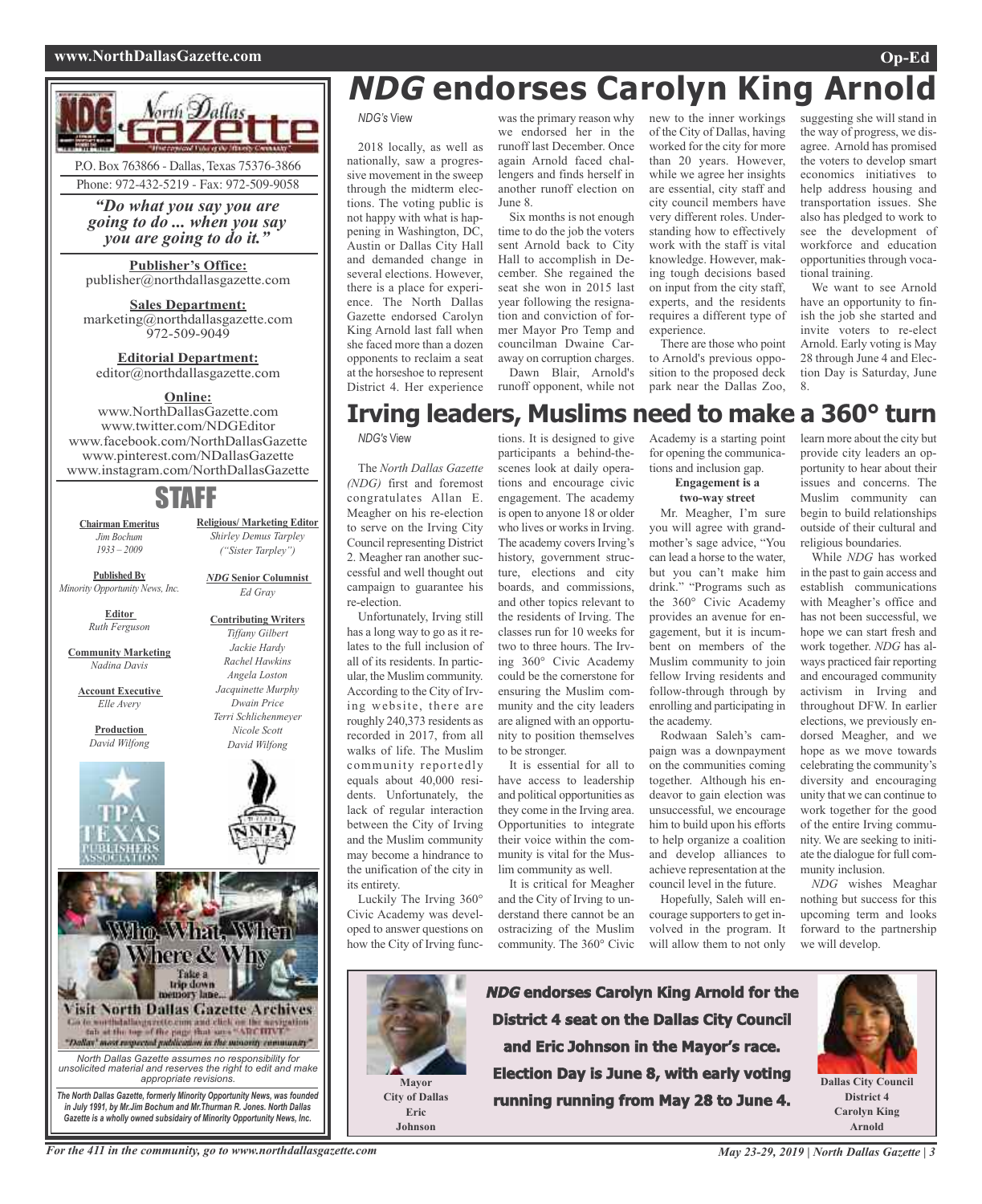## **With paid parental leave, it's a new day in DeSoto and in Texas**



It gives me such great pride to say that as of last month, DeSoto is the first city in North Texas to guarantee paid parental leave for city employees. It was a long road to get here. When I first brought this matter to the city council's attention in 2017, I knew it was a pretty progressive initiative. Yet at the same time, it was so clearly the right thing to do for our new moms, our dads, our families, and our whole city. I am so proud DeSoto stands as a shining example for other cities around Texas and across the country.

With a unanimous city council vote in favor of this measure, city employees will now receive three weeks of paid time off of work after the birth, adoption, or foster of a child. It comes not a moment too soon because all new parents deserve the essential and doctor-recommended time off to bond with their babies. This policy is an essential part of our larger task: fixing a broken system where new parents are forced to piece together vacation time, sick time, and unpaid time off from work just to get a bare minimum of time with their newborns.

This issue is personal for me and so many others. My husband and I have a fouryear-old, and I enjoyed the crucial bonding time after

she was born. But it was not a simple thing to do. Due to early contractions at 33 weeks, I was restricted to bed rest before the birth of my daughter, so I used the majority of my sick and vacation time before she was born. My company had a designated maternity leave of 12 weeks, so I had some time with her before putting her into daycare. Even if all goes well in a pregnancy, we should allow new moms and dads the all-important time to care, nurture, and bond with their child. Anything less is putting our women and families at risk.

Before the DeSoto City Council took the vote to pass the paid parental leave measure, we heard lots of moving testimony from people encouraging support of the policy. One of those who gave testimony was my good friend and fellow local elected official Candace Valenzuela, a School Board Trustee in Carrollton-Farmers Branch Independent School District. With her young son Henry Jacinto in her arms, Candace spoke powerfully about how vital paid leave is for new parents and also for local communities and our city. "Children are not a lux-

ury item; children are an investment in the long term care and growth of a city. If your city employees are setting an example for that, you're going to have sustainable growth for generations," Valenzuela stated.

The United States is the only industrialized country

in the world that does not guarantee paid family leave for its citizens. But we can do better. I'm hopeful our efforts in DeSoto will spark a wave of paid parental leave policies throughout North Texas, our whole state, and indeed the country. But it should not stop at just paid parental leave. We deserve nothing less than the adequate paid family leave we need to bond with our babies, recuperate from an illness, and take care of our loved ones.

Some will undoubtedly say these policies cost too much or they benefit some people over others. But the truth is all of us benefit from paid parental and family leave. It makes our families healthier, our employees happier, and our community stronger. And these policies are even a win for the business community. As all companies need top talent, it can be a tremendous recruiting tool for someone looking to start a family one day. This is why many major corporations (Southwest Airlines, Facebook, Bank of America, among others) provide generous Paid Family Leave policies already.

This Spring, we celebrate paid parental leave coming to DeSoto. This year, I hope to join my fellow city council colleagues in cities around the state and the country in celebrating similar policies. We owe it to all the new moms and dads out there, and there is no reason our local governments cannot take the lead.

## **Extending patient stays good for health, or hospitals' pocketbooks?**

### *NDG's* View

Texas Rep. Toni Rose (D-110) filed a bill (HB 3549) on March 6 which, if passed, would have allowed hospitals to keep patients longer than the current guidelines allow under the "Star-Plus" Medicaid program. Currently, there is a 30-day "spell of illness" limitation, after which a patient must be outside a treatment facility for 60 consecutive days before receiving inpatient treatment again.

The goal of Rose's bill was to remove that limitation, allowing healthcare facilities to keep patients in



the hospital longer.

The Star-Plus Medicaid program, administered in Texas by the Department of Health and Human Services, is geared toward persons over 21 years of age in assisted living centers, low income, or other conditions on a short list of acceptance requirements. Treatment for Star-Plus patients is offered through a wide range of healthcare programs statewide.

HB 3549 would have required any such provider to remove the 30 days of illness restriction for any provider receiving funds for treatment through the Star-Plus program.

However, expanding medical services does not come without a cost, and a financial impact statement authored by John McGeady and Sarah Keyton, both assistant directors of the Legislative Budget Board, outlined the potential expense of such a change in policy.

"HHSC estimates the costs to remove the spell of illness limitation under Star+Plus to be \$110.8 million in All Funds, including \$67.2 million in General Revenue Funds, in fiscal year 2020 increasing to \$145.7 million in All Funds, including \$88.0 million in General Revenue Funds, by the fiscal year 2024 for increased Medicaid client services costs including costs related to the Health Insurance Providers Fee based on current Star+Plus enrollment and cost trends," the report read.

"Client services costs are assumed to result in an increase in insurance premium tax revenue, estimated to be 1.75 percent of the increased managed care expenditures. Revenue is adjusted for assumed timing of payments and prepayments resulting in an estimated increase of \$1.3 million in the fiscal year 2020, \$3.4 million in the fiscal year 2021, and between \$2.2 million and \$2.5 million in each fiscal until the

fiscal year 2024."

The report also noted a one-time expense in modifying the systems to adapt to such changes would amount to an extra \$400,000 in the fiscal year 2020.

However, this expense to the taxpayer would mean more revenue for the provider of healthcare services with more extended stays in facilities … a lot more income. Of note, the

See BILL, Page 12



inquiries1909@gmail.com

**WARD,** continued from Page <sup>2</sup>

Newspaper Group; current NNPA President and CEO Dr. Benjamin F. Chavis Jr.; NNPA Publishers Thurman Jones of the North Dallas Gazette and Kerri Watkins of the New York Daily Challenge were also on hand to celebrate the *Sun Reporter's* anniversary.

They also paid tribute to Dr. Goodlett, whom former Mayor Willie Brown immortalized by naming the address at City Hall in his honor.

But the night clearly belonged to Ward, who proudly shared the spotlight with Breed and Harris – the trio entered the hotel's ballroom to Alicia Keys' hit song, "Girl on Fire."

"The Sun-Reporter has been there for us, celebrating our community and telling our stories," Breed said.

Ward said the achievements of many from the African American community like Breed and Harris

"shows you the power of the Black Press and it shows that we are the most trusted voice in our community."

"I was able to put the paper behind young African American women who wanted to ascend to power and help lead in a political way to make our communities and the world better," she said.

Frederick Haynes of Friendship West Baptist Church in Dallas, Texas, also saluted the Sun Reporter, Ward said.

"The theme of the night was 'Truth Marching On,' so Haynes spoke on that topic and then he summarized it by borrowing a phrase from MuhammadAli when he was beating the drums and said, 'The Champ is here,'" Ward said. "Like with Kamala Har-

ris, when everyone in the community is down and out and no one thinks they can do, the Sun Reporter will rise and be like 'The Champ is here,' and they will fight the battles," she said.

4 | May 23-29, 2019 | North Dallas Gazette **For the 411** in the community, go to www.northdallasgazette.com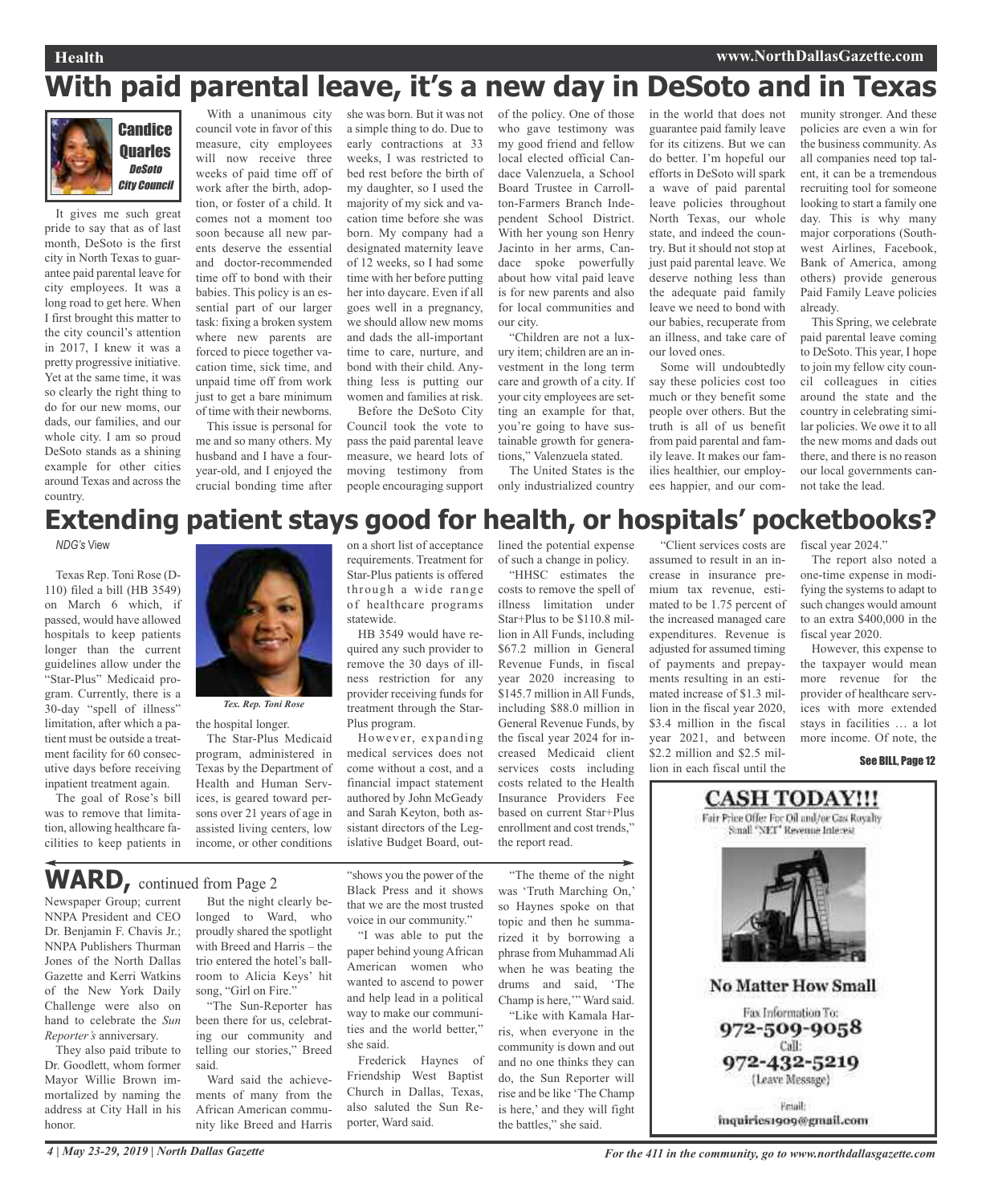### **Community**

## **Texas Senate approves constitutional ban on personal income tax**

By Richard Lee Texas Senate News

(AUSTIN) Voters could enshrine a ban on a personal income tax in the state constitution under a measure approved by the Senate late Monday. Texas' lack of an income tax is one of the major drivers of the state's economic success, said bill sponsor and Prosper Senator Pat Fallon.

"Every day more people move to Texas seeking an opportunity to make their lives better for themselves and their families," he said. "A big part of that is they know that a larger portion of what they earn will be kept in their pockets and not go to the government because Texas has a climate that is business-friendly, low-tax, high-prosperity and we have reasonable regulation."



Many Texans, said Fallon, are under the mistaken impression that the state constitution explicitly prohibits a personal income tax, but it's more complicated than that. At issue is the "Bullock Amendment," named for the late Lt. Governor Bob Bullock, who pushed for the amendment in the early 90s. It requires that any personal income tax

proposal be first approved by a majority of Texas voters.

While that's not likely, as Fallon cited recent polling showing that more than 70 percent of Texans oppose an income tax, there is a way it could still become law. Any statute can pass the Legislature with a simple majority, meaning that 51 percent of lawmakers could hypotheti-

cally put the question of creating an income tax before voters. It takes a 2/3s majority of the Legislature to place a constitutional amendment on the ballot, however, so any future bills that seek to repeal this proposed income tax ban would require a the support of a supermajority of lawmakers in both houses.

One issue raised by those opposed to the legislation is the unintended impact it could have on the business franchise tax. The resolution would place this exact language in the constitution: "The legislature may not impose a tax on the net incomes of individuals, including an individual's share of partnership and unincorporated association income." A possible issue arises due to the use of the term "individual" in place of

"natural person" as exists in the Bullock Amendment today. According to the fiscal impact statement by the Legislative Budget Board, the term could open the door to legal challenges of the franchise tax. "The term 'individuals' is not defined and could be interpreted to include entities that are currently subject to the state's franchise tax," it reads.

There are places in state law where the definition of "person" includes a corporation or other business interest. Subject to a lawsuit, if a court rules that "individual" means "person", and affirms that "person" applies to corporations, then it could theoretically strike down all or part of the levy. The Comptroller's biennial revenue estimate projects that tax will bring in more than \$6 billion in revenue

over the next two years, so a court ruling exempting some, or all, businesses from the franchise tax could introduce a significant deficit into the budget.

In response, Fallon emphasized that his proposal could only apply to personal income taxes. "The legislative intent of HJR 38 is that an individual is just like what it sounds: a single human being," he said. "There's no case law we can find where an individual is described by anything other than a single human being." More than that, he said, the amendment couldn't apply to the franchise tax. "The margins tax is not an income tax, the margins tax is a tax on gross margins," said Fallon. "So even if this didn't say 'individual' and said

### See BAN, Page 8

### **Local ΖΦΒ Chapter awards Scholarships to five Dallas County Seniors**

Last weekend Zeta Phi Beta Sorority, Incorporated, Kappa Zeta Chapter, in conjunction with Stork's Nest Charity Fund of Dallas, awarded five scholarships to seniors throughout Dallas County. Zeta Phi Beta Sorority Inc., Kappa Zeta Chapter announced their 2019 scholarship recipients on May 18, at a presentation held at the J. Erik Jonsson Central Library in Dallas.

Irma Lerma Rangel Young Women's Leadership School graduating senior Paola Rojas, holding a weighted GPA of 4.12 was awarded the Rhetta Wash-



*(L-R) Bryan Robinson II, Trinity Perkins, Paola Rojas, Tori Carter, Chasity Jenkins (Photo credit: All Tearicka)*

ington McCoy Tech Scholarship. Paola plans to attend the University of North Texas. Her future goal is to improve public education in

Early College High School achieving a weighted GPA of 4.75. Her future plans include becoming an OBGYN focused on working to improve women's health.

Grand Prairie Fine Arts Academy graduating senior Tori Carter was awarded the Fairrilla White Scholarship. Tori has a weighted GPA of 4.40 and plans to attend Howard University. Her future goals include continuing to mentor young students through dance with her non-profit organization.

The inaugural Circle of Pearls Scholarship was awarded to Chasity Jenkins

a graduating senior from Duncanville High School who has earned an unweighted GPA of 3.6. Chasity plans to attend the University of Texas at Austin. Her future goal is to be a leader in the communications field.

The Juanita Buchanan Scholarship was awarded to Bryan Robinson II from Lakeview Centennial High School in Garland. Bryan's achievements include earning a 3.54 weighted GPA, 200+ volunteer hours and earning the rank of Eagle Scout in the Boys Scouts of America. The future

Tuskegee University student plans on majoring in veterinary medicine.

Zeta Phi Beta Sorority, Incorporated was founded on the campus of Howard University on January 16, 1920. The Kappa Zeta Chapter was chartered in 1931 in Dallas and celebrates 88 years of uninterrupted service to the Dallas community.

The Kappa Zeta Chapter has awarded over a quarter of a million dollars in scholarships to local students, and has mentored over 1,000 young girls and women.

### **Carrollton Fire Rescue encourages pool safety for Memorial Day weekend**

The week before Memorial Day (May 20-26) has been designated Healthy and Safe Swimming Week and the month of May is National Water Safety Month. The goal of these efforts is to maximize the health benefits of swimming by minimizing the risk of illness and injury.

Everyone plays a role in preventing injuries and illnesses when it comes to the

water we swim, play, and relax in. Just two hours and 30 minutes of physical activity every week, including water-based physical activity, can benefit an individual's health, according to the Centers for Disease Control and Prevention (CDC). Studies have shown that children with asthma may have fewer symptoms when swimming regularly compared with other asthmatic

children. Children also benefit socially from interacting with other kids in pools.

Texas as a part of her career

The Josie Washington Scholarship was awarded to Trinity Perkins, the Desoto

in education.

Swimmers can prevent fatal and non-fatal drowning by learning swimming skills, wearing life vests, and swimming under the close supervision of parents, caregivers, or lifeguards who know cardiopulmonary resuscitation (CPR).

According to the latest CDC statistics, drowning is the leading cause of unintentional death among children ages 1-4 years, the second leading cause among ages 5-14 years, and ranks sixth overall among the leading causes of unintentional death in the United States. Three children die every day as a result of drowning.

From 2005-2014, there was an annual average of 3,536 fatal unintentional drownings (non-boating related) in the United States – about 10 deaths per day, per CDC data. According to the report, about one in five people who die from drowning are children ages 14 years and younger. For every child who dies from drowning, another five receive emergency care for nonfatal submersion injuries. From 2015-2016, the annual average increased to

3,694, showing a more than 4 percent rise in two years over the average for the previous nine years.

Carrollton Fire Rescue (CFR) encourages parents to watch young children while in the bathtub and to designate a responsible adult to supervise their kids when swimming or playing in or around water. Water watchers for preschoolers should

#### See SAFETY, Page 6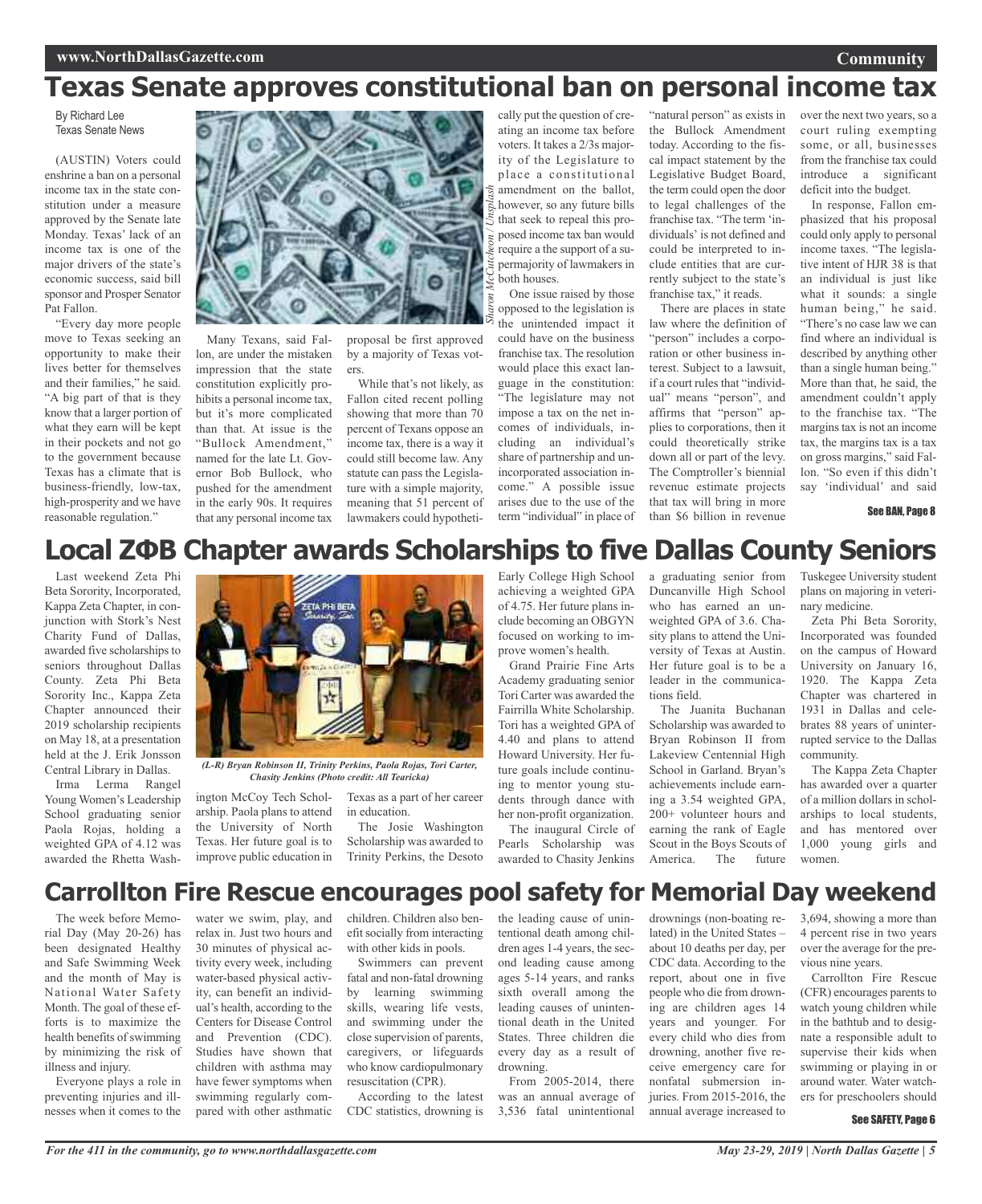

The last bell for 2018- 2019 school year will soon ring. Many students will rush out the door, while some will linger to say "good bye" to close friends and teachers. But before everyone switches into summer mode, I'd like to thank our teachers for their hard work this school year which is evident by the many accomplishments that we see daily in the students. I would also like to thank our administrators, parents for another successful year!

THANK YOU for your hard work and dedication. Your efforts make District 6 the shining gem of southwest Dallas.

### **District 6 Takes To The Stage**

At the beginning of this school year, the ATT Performing Arts Center received a grant from Disney to bring the Disney Musicals in Schools programs to schools in the Dallas area. Ronald E. McNair Elementary is one of the five Dallas ISD schools selected to participate in the program. The student performers lit up the stage at the AT&T Performing Arts Center in a showcase performance featuring a musical number from their production of Disney's The

Lion King Kids. The performance group also wowed local audiences with the full shows at their campus. I'm especially excited that this program marks the beginning of a theater program for McNair. And I look forward to many show-stopping performances in the future.

### **A Little Extra Goes A Long Way**

After a district-wide focus on boosting student participation in extracurricular activities, I'm elated to report that the district is well on track to meet its 2018–2019 goal of having 76 percent of students involved in at least one extracurricular activity. Dallas ISD offers more than 200 extracurricular and after-school programs for

students in pre-K through grade 12 at no cost. The activities are designed to meet the specific needs and interests of students and provide them with an opportunity of experiencing activities they might not have access to otherwise. District 6 schools, in particular, offer a variety of extracurricular activities to include, but not limited to, athletics, visual and performing arts, robotics, debate, UIL academic competitive teams and more. I encourage parents to take advantage of the summer break to help their students explore interests that they may further pursue through extracurricular offerings during the upcoming school year.

### **Summer Tips**

Dallas ISD offers summer programs and enrichment opportunities in partnership with several community organizations. The district offers more than 100 options with emphasis in the arts, science, technology and other areas that will help prevent summer loss by reinforcing what students learned during the year in fun and interactive sessions. To learn about the summer program opportunities around Dallas ISD, click here. Enrollment dates vary per program and campus.

Also, remember to check community service organizations such as the Girls and Boys Clubs, the YMCA and YWCA and Girls, Inc. Talk

to the churches in the community, as well as the local businesses that may sponsor camps. Lastly, keep an eye out for camp offerings from area sports organizations.

The key is to keep your children mentally and physically engaged, not just entertained all summer. Help them avoid the dreaded "summer learning loss" by identifying ways to expand their minds and move their bodies in the home, in the community, in a class or at a summer camp.

I wish everyone a safe and exciting summer vacation. And we look forward to seeing you at one of our schools on August 19 to begin a new and exciting school year!

## **Collin College students place at Dallas-Fort Worth NATS singing competition**

**A Big Year for District 6**

Seven Collin College students placed at the Dallas-Fort Worth Chapter of the National Association of Teachers of Singing competition in March. The students participated in six different vocal divisions.

Founded in 1944, NATS is the largest association of teachers of singing in the world. The organization celebrates the art of singing through a series of competitions and programs that are designed to showcase talented singers and performers. Events are held annually in each region.

"The NATS experience provides our singers the invaluable experience of learning and preparing an audition for a panel of jurors each semester," Music Professor Casey L. Carter said. "Through dedicated hours of study and practice, our ap-

reach the child at all times. Because drowning occurs quickly and quietly, adults should not be involved in any other distracting activities such as reading, being on the phone, or mowing the lawn while supervising children, even if lifeguards are



*(Front Row, left to right) Karla Silva, Jacqueline Cuesta, Marla Nelson, Marlie Dismuke, Diana Balley, (Back Row, left to right) Edward Balley, Michael Martin, Taylor Hankey. (Photo: Casey L. Carter)*

plied vocal students memorized, polished and performed three to seven new pieces of music each semester and they compete in the regional and area NATS auditions."

Collin College student Michael Martin won first place in the Graduate Men's division of the competition. He said he has been working

on his classical voice technique for the last two years and wasthrilled to be able to participate in the competition this year. He will be transferring to the University of North Texas next fall.

"Winning first place in the Graduate Men's Division felt like the culmination of years of hard work, intense supervised study, and confirmed that I had made the right decision by coming to Collin College to study music," Martin said. "I am forever grateful to Professor Carter, DFW NATS, and Collin College for allowing me the opportunity to seek out and attain my true potential."

For Collin College student Marlei Dismuke it was her first experience performing in a NATS Master Class and singing opera. She placed fourth in the Freshman Women division.

"I honestly went in not expecting to place, I just wanted to do my absolute best since I was still new," she said. "It was a pleasant surprise to keep moving on in the rounds throughout the day when I was there. In the end it was a really good experience."

Top singers from each re-

gional category will advance to a national online screening round, where participants will submit a video of their performances for adjudication by a panel of national judges and the chance to perform at the national auditions at St. Olaf College in Minnesota in June.

The students who placed in the competition include:

Div 4: Young High School Men: Edward Balley, Richardson-second place

Div 7A: Freshman Women: Marlei Dismuke, Plano-fourth place

Div 7B: Sophomore Women: Karla Silva, Allenfifth place

Div 11A: Junior Women: Diana Balley, Richardsonfifth place

Div 11B: Senior Women: Jacqueline Cuesta, Carrollton-fourth place

dents.

For those needing a nationally-recognized course completion card required by an employer (such as a daycare worker), the next Heartsaver CPR/AED courses are Saturday, May 18 and Saturday, June 15 from 9:15 a.m. to 12 p.m. and cost \$50 for residents and \$55 for non-residents.

Div 14: Graduate Men: Michael Martin, Plano-first place

Div 14: Graduate Men: Taylor Hankey, Wylie-second place

Collin College serves more than 55,000 credit and continuing education students annually and offers more than 100 degrees and certificates. The only public college based in Collin County, Collin College is a partner to business, government and industry, providing customized training and workforce development. In addition, the college operates the Collin Higher Education Center, which has an enrollment of 3,500 each year in partnership with The University of Texas at Dallas, Texas Woman's University, Texas A&M Commerce, Texas Tech and the University of North Texas.

Children ages 10+ are eligible to take any of these classes as well.

To register for the upcoming courses, visit cityofcarrollton.com/signupnow under the Education section. Visit cityofcarrollton.com/poolsafety for more safety information and the theme for this year's National Water Safety Month.

provide "touch supervision" – being close enough to present. **SAFETY,** continued from Page <sup>5</sup>

Formal swim lessons can protect young children from drowning. However, even with lessons, constant, careful supervision when children are in the water, and barriers, such as pool fencing to prevent unsupervised access, are still important. Parents and caregivers are also encouraged to take CPR training. CFR offers training on the first and third Saturday of each month at Crosby Recreation Center (1610 E. Crosby Road) and also offers Basic First Aid training. The department has a goal for as many citizens as possible to obtain a CPR/AED course completion card, so they are extending a challenge to the

local community: get trained, save a life. The next scheduled CPR/AED course is set for Saturday, June 1 from 9:15-11 a.m. and is \$20 for residents and \$22 for non-residents. The next scheduled Basic First Aid courses are set for Saturday, May 18 and Saturday, June 15 from 12:30-3:15 p.m. and are \$15 for residents and \$16.50 for non-resi-

*For the 411 in the community, go to www.northdallasgazette.com*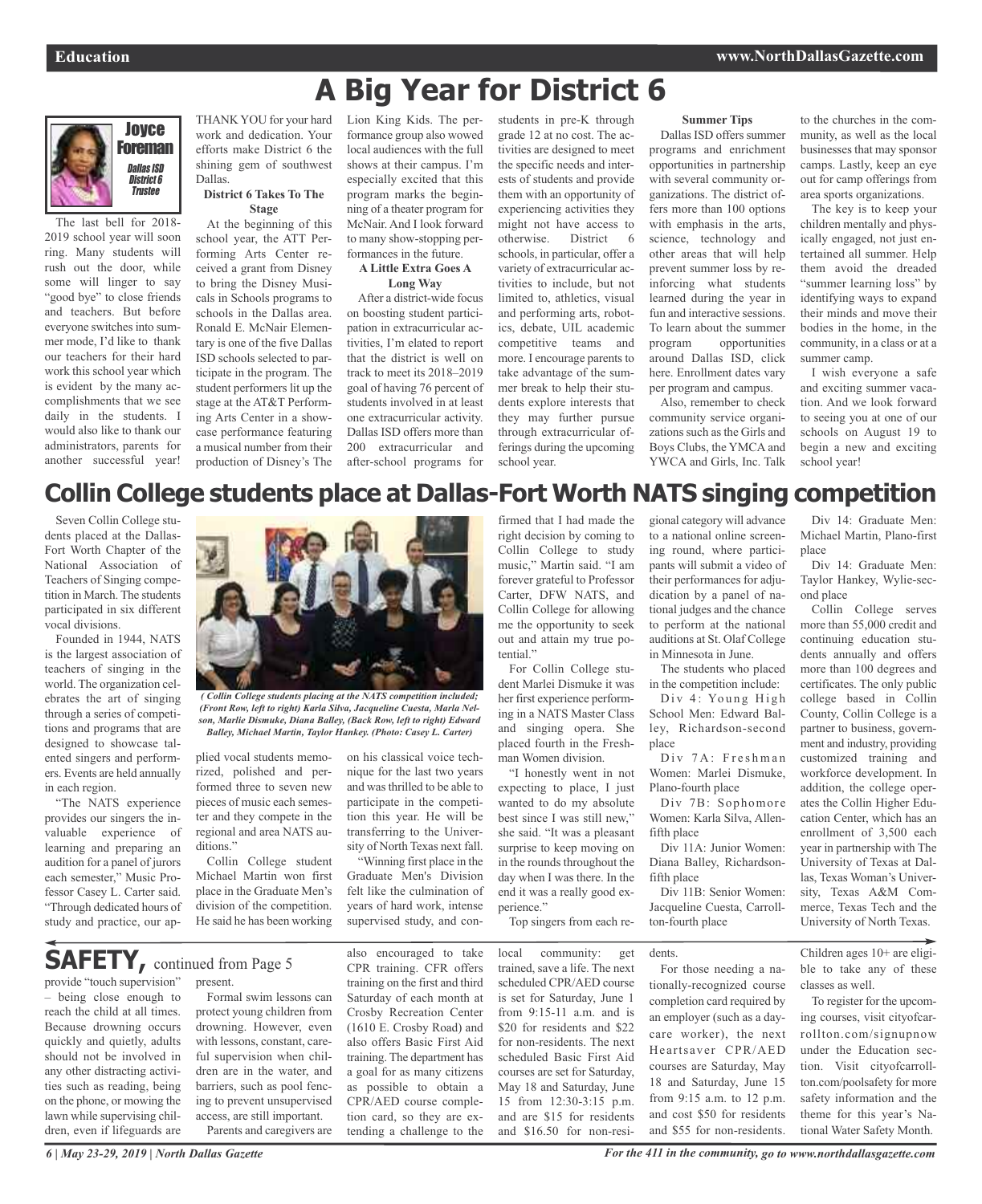



Financial Health Conversations offer free, personalized guidance from a Wells Fargo financial health banker. who can provide tips that may help you grow your savings, manage your debt and improve your credit. So you can take small, manageable steps toward your biggest achievements.



Learn more at wellsfargo.com/foryou

#2019 Wells Fargo Bank, N.A. All rights reserved. Member FOK.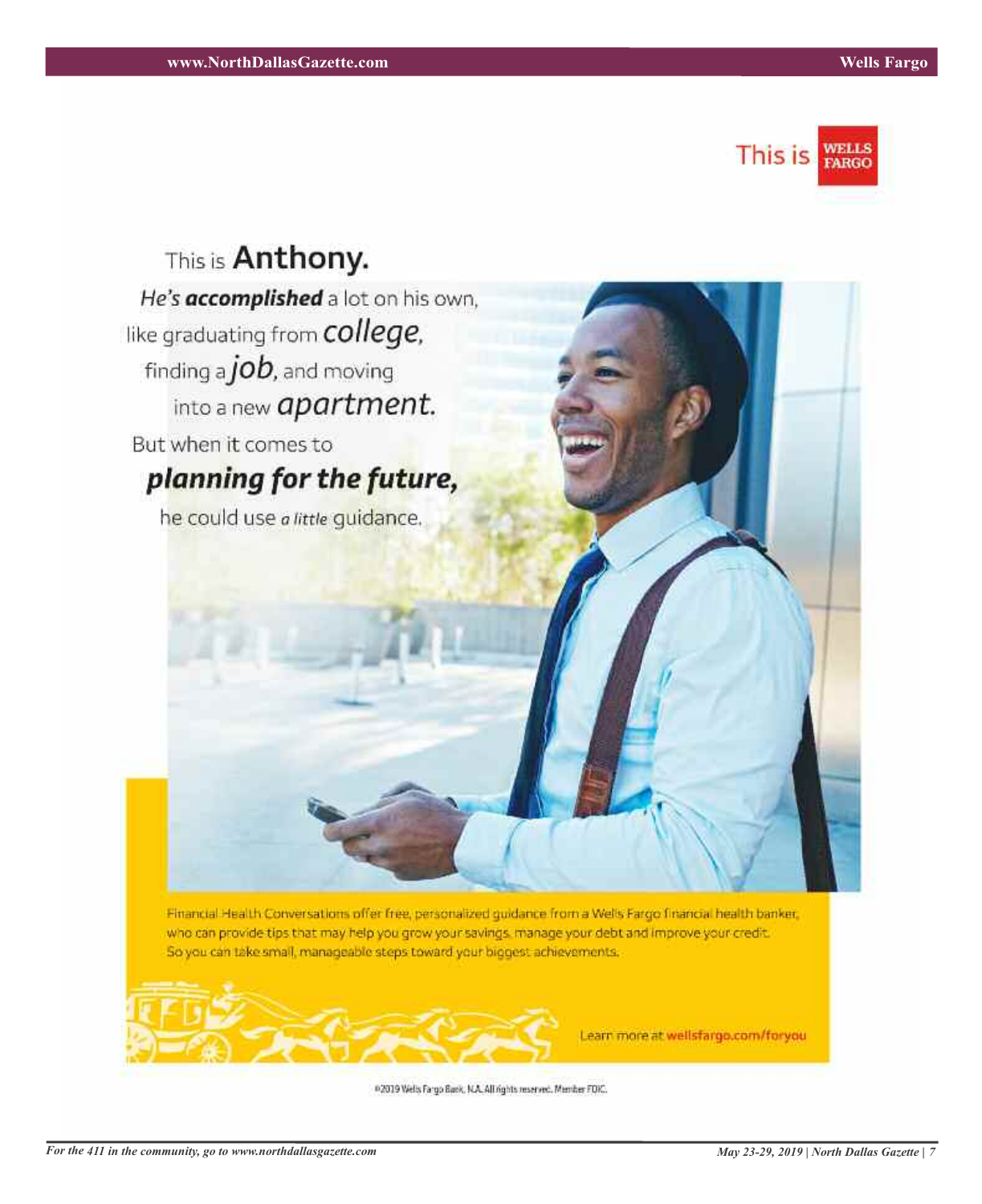### **City Briefs**

### **Dallas** The **Thai Culture and**

**Food Festival** will be held on May 25, from 10 a.m. to 6 p.m. at Buddhist Center of Dallas, in Dallas. Thai Community Center of North Texas presents two funfilled days showcasing Thai food, culture, classical music, dances and arts. Admission and parking are free and proceeds benefit the Thai Community Center.

The **Dallas Margarita Meltdown** will be held on May 26, from 5 p.m. to 9 p.m. at West End, in Dallas. You taste, sample and vote for your favorite margarita. The best margaritas from the D-FW area will be at



Dallas Farmers Market on May 26.

Competitors will concoct their finest margarita and offer samples from 5-8 p.m. for a margarita competition at the West End in Downtown Dallas. The winner of the Best Margarita in Dallas

will be announced at 8:45 p.m.

Sampling tickets include a tasting card allowing samples and votes for favorite margaritas from each participating establishment.

General Admission tickets do not include margarita

ditionally, the department partnered with CareATC last year to continue services offered at the Employee Health & Wellness Center for covered employees and dependents to obtain free health care as a way to maintain a stable health plan and mitigate increasing healthcare costs. Workforce samplings, they only grant access to the festival area. Visit You taste, sample and vote for your favorite margarita. The best margaritas from the D-FW area will be at Dallas Farmers Market on May 26.

For more information visit www.eventbrite.com.

**Celebrate Ramadan: Public Iftar** on May 26, from 8 p.m. to 10 p.m. at Klyde Warren Park, in Dallas. Muslims worldwide are fasting from sunrise to sunset during the month of Ramadan. Meet your Muslim neighbors and share Iftar, a post-sundown meal, at Klyde Warren Park (across from the Dallas Museum of

Art). Food will be available at 8:30 p.m. for up to 50 people. Come curious, fellow Muslims will be on hand to answer questions. Kids can have fun with a pinata, glow sticks and balloons.

### **Grand Prairie**

**Def Leggend** (Def Leppard Tribute) will be held on May 27, at 12 p.m. at Lone Star Park, in Grand Prairie. Visit Lone Star Park for live horse racing and live music tribute band Def Leggend. Shows on the Courtyard of Champions take place between races (starting after the fourth race) and for an hour after live racing is finished. The concert is free

with \$5 general admission. Gates open at noon, first post time at 1:35 p.m. for more information visit www.lonestarpark.com.

#### **Irving**

The **Irving Memorial Day Ceremony** will be held on May 26, from 2:30 p.m. to 4:30 p.m. at Veterans Memorial Park, in Irving. Honor Irving veterans at a Memorial Day Service hosted by the Veterans Memorial Park Committee at the Irving Archives building (the old Central Library), followed by a ceremony at the Veterans Memorial Park's Wall of Commemoration.

## **Carrollton Workforce Services Department receives statewide honors**

*Thaifestdallas.com*

The City of Carrollton Workforce Services Department was named the 2019 Strategic Human Resources Department of the Year by the Texas Municipal Human Resources Association (TMHRA).

The Strategic HR Department of the Year award recognizes the outstanding contributions that HR team members have made in the past 18 months to their city and the employees they serve and acknowledges the efforts made to enhance and further the mission of the organization while aligning strategic HR practices and

programs.<br>Carrollton Workforce Services was presented with the prestigious award for its efforts to cultivate an inclusive and collaborative organizational culture that encourages employees to achieve the City's internal goal of making the Carrollton Difference by working Better, Faster, and Friendlier.

"We're honored to have



sources Department of the Year," Workforce Services Director Samantha Dean said. "Our team is committed to strategically creating a corporate culture that is the Carrollton Difference and providing innovative solutions that meet the needs of City employees at all levels in the organization."

Workforce Services recently introduced the City's New Hire Orientation Program, which provides new employees with a comprehensive introduction to the Carrollton Difference, information about various processes from eight different departments, a walking tour of Downtown Carroll-

**BAN**, continued from Page 5

something else, it's still not the same thing."

Regardless of potential court rulings, other members worried that the amendment could be tying the hands of future legislatures. Brownsville Senator Eddie Lucio said that while he personally opposes an income tax, future lawmakers may see a need.

"If they're going to vote to not have a state income tax in the future, they're shutting down an option for other legislatures," he said. "I'm not for shutting down options."

Service also continues to offer guidance in the strategic direction of each City department as it relates to staffing and succession planning. The City of Carrollton municipal government has also been named the Best Place to Work in Carrollton<br>by Star Local Media Star Local Media Lucio said he preferred an

interim study on the issue, so voters know the exact impact of what could effectively be an irreversible ban on a state income tax might be.

Ultimately, the measure passed the Senate with the 2/3s approval necessary to be placed on the November bal-

lot.

through the Readers'Choice Awards for the past two years.

For more information on working for the City of Carrollton and to learn more

about the Workforce Services Department, visit cityofcarrollton.com/jobs.



*For the 411 in the community, go to www.northdallasgazette.com*

**www.NorthDallasGazette.com**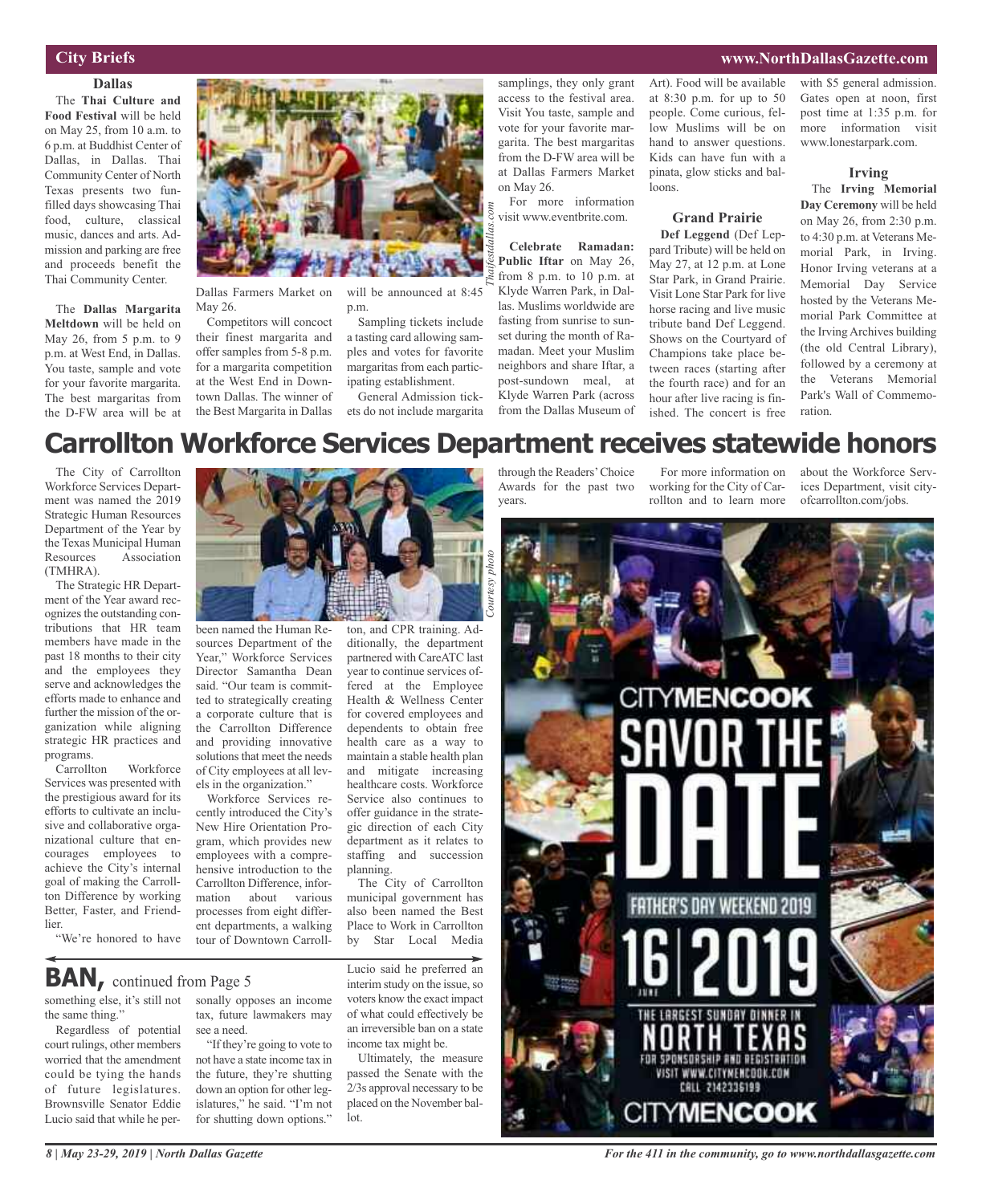### **www.NorthDallasGazette.com Entertainment**

# **Robin Thicke returning to Dallas stage for June 7 show**

The nonprofit AT&T Performing Arts Center and AEG Presents Robin Thicke, five-time GRAMMY Award nominee, diamond-selling performer, actor, entrepreneur, and philanthropist, will perform at 8 p.m. Friday, June 7 at Strauss Square in the downtown Dallas Arts District.

Before his solo albums The Evolution of Robin Thicke and Blurred Lines

made him a household name he wrote and produced songs for Michael Jackson, Marc Anthony, Pink and Christina Aguilera all before he was 21.

The public discovered Thicke when he burst on the scene with the sexy and romantic Lost Without You in 2006 and then he lit up the music charts with Blurred Lines with TI. Unfortunately, the song led to a lawsuit by the family of

Marvin Gaye. Thicke enjoyed moderate success with his Get Her Back in 2014, a song which reflected a bit of real life as he was trying to woo his exwife back. The song was more successful than those pursuits.

Summer Walker, known for her affinity for R&B, soul, pop and alternative music, will open the show. Ticket prices for Robin

Thicke range from \$39.75

to \$129.75 and can be purchased, beginning May 17 at 10 a.m., online at www.attpac.org, by phone at 214-880-0202 or in person at the AT&T Performing Arts Center Winspear Opera House Box Office at 2403 Flora Street.

The Box Office is open 10:30 a.m. – 4:30 p.m. Monday through Friday and before performances – closed Saturdays and Sundays.



## **North Texas Performing Arts – Dallas presents Mary Poppins Jr.**

*Courtesy*

North Texas Performing Arts - Dallas is presenting Disney's Mary Poppins Jr. North Texas Performing Arts brings this Disney tale to the stage with students in grades 3-12.

Mary Poppins Jr. is directed by the NTPA – Dallas Program Director Christian Black. Christian is a former student of NTPA and a graduate of the University of Oklahoma with a BFA in Drama: Acting Emphasis. After a year-long artistic fellowship at the Tony-Award winning Dallas Theater Center, Christian returned to North Texas Performing Arts as an instructor in 2017 and was pro-



moted to Program Director for NTPA's Dallas troupe in January 2019.

"Mary Poppins is such an iconic character in the Disney universe, making sure you hit on every nuance of the character is quite the challenge," said Black. "I was excited to have the opportunity to work on Mary Poppins, it is a classic story that transcends our generations. It is as popular today as it was when it first premiered."

The jack-of-all trades, Bert, introduces us to England in 1910 and the troubled Banks family. Young

### **Deep Ellum hipster honky-tonk opens second outlet in Irving**

A honky-tonk in quotes from Deep Ellum is opening a second location, this one in an entertainment zone to the west.

Mama Tried, the Nashville-style honky-tonk from veteran bar owner Brooke Humphries, will open a location at the Toyota Music Factory in Irving.

According to a release, it'll open in August, occupying a corner space next to the performance stage in Texas Lottery Plaza. It'll be open for lunch, happy hour, dinner, late-night dining, and Sunday brunch, with Southern cuisine and comfort food.

**Enter to Win!**

**Ticket Giveaway**

Humphries says in a statement that she's thrilled to be joining the ranks at Toyota Music Factory, calling it a "natural fit" for the second location.

She opened the first Mama Tried in 2018 as a combination restaurant-bar, dance hall, and live music venue spotlighting classic country, dance party, no pop country, outlaw country, bluegrass, and Kentucky bluegrass. She and her team invested much sweat equity transforming the location at 215 Henry St. at the corner of Canton Street into a funky-cool bar with accompanying outdoor space.

Humphries says that Mama Tried is "a good time if you enjoy good ol' country music."

"I'm real proud of it," she says. "There's nothing like it around here, and country is all I listen to these days, so I'm stoked."

Humphries has the golden touch with a diverse portfolio of bars and restaurants that includes trailblazing bars, such as Barcadia and Beauty Bar; her dance bar in East Dallas, It'll Do Club; her coffee shop, Mudsmith; and her fun American concept, Pints & Quarts, located at the Centrum in Oak Lawn.

Jane and Michael have sent many a nanny packing before Mary Poppins arrives on their doorstep. Using a combination of magic and common sense, she must teach the family members how to value each other *photo*

again. Mary Poppins takes the children on many magical and memorable adventures, but Jane and Michael aren't the only ones upon whom she has a profound effect. Even grown-ups can learn a lesson or two from

the nanny who advises that "Anything can happen if you let it.

The performances are at the Latino Cultural Center, 2600 Live Oak St. in Dallas. For Tickets go to NTPA.org.



*to the the hottest events in Dallas/Fort Worth!!!!*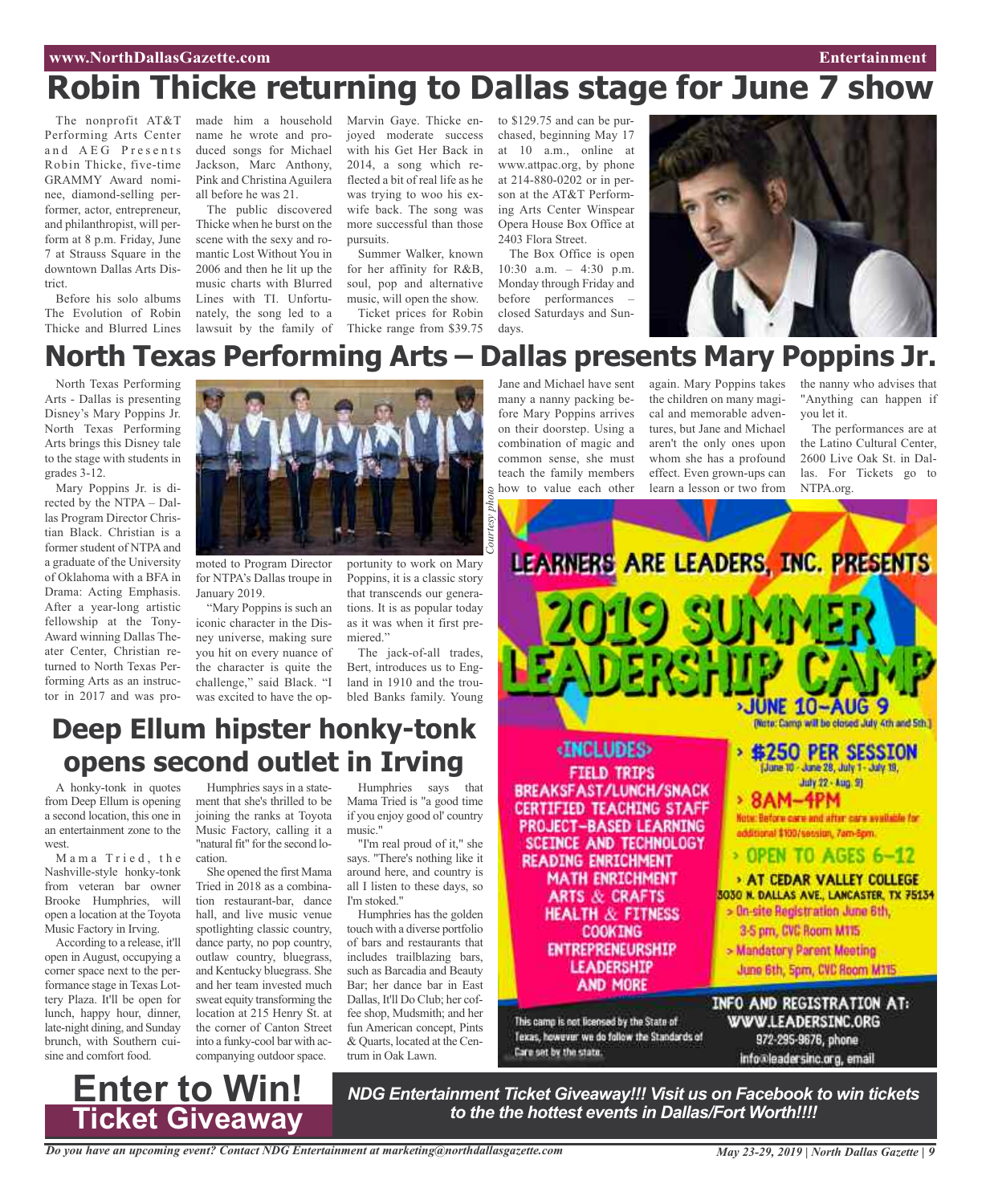### p.m. to 8:30 p.m. at Dallas **NDG Entertainment: Memorial Day, Martha and music available in DFW**

**Dallas**

The **Memorial Day Program** will take place on May 27, starting at 11 a.m. at Dallas-Fort Worth National Cemetery, in Dallas.

Seating is limited so it is suggested that visitors arrive early and bring lawn chairs or blankets. The event is free. For more info visit www.cem.va.gov.

The **SDCC Music Lounge: The Blues** will be presented on May 25, at 7:30 p.m. at South Dallas Cultural Center, in Dallas. The world touring, awardwinning blues legend Zac Harmon comes to SDCC. Harmon is a guitarist, organist, singer and songwriter whose distinctive style combines the best of old-school soul-blues artists



with modern lyrics and themes.

For more information visit www.eventbrite.com.

The **DSO Memorial Day Concert and Fireworks Display** will be held on May 27, at 8:15 p.m. at Flag Pole Hill, in Dallas. The Dallas Symphony Orchestra begins its outdoor Parks

Concert series with the annual Memorial Day concert at Flag Pole Hill near White Rock Lake. A rousing program of patriotic music will culminate with a fireworks display. The casual, outdoor concert is free to attend.

The **Dallas Festival of Books and Ideas** will be held on May 28, from 6:30

Institute of Humanities and Culture, in Dallas. Shape the future of Dallas through powerful ideas at the fifth annual Dallas Festival of Ideas. Since 2015, the citywide event has aimed at shaping the city of the future by igniting, uniting and energizing Dallas residents. Join nationally known speakers and prominent local leaders as they present and discuss ideas to unite and energize the city. Be a part of "The Connected City."

**#HearHere: A Conversation with Martha Stewart** will be held on May 29, at 7:3 p.m. at Winspear Opera House, in Dallas. The Emmy Award winning television show host, entrepreneur and bestselling author will appear as part of a speaker series. For tickets visit www.attpac.org/onsale/2019/martha-stewart/.

### **Fort Worth**

**The 73rd Charles Schwab Challenge** will take place on May 20 to May 26, at Colonial Country Club, in Fort Worth. The historic PGA Tour tournament, held annually since 1946 at Fort Worth's Colonial Country Club, has been renamed the Charles Schwab Challenge. Tournament play opens on Thursday, May 23. Masters top 10 finishers Xander Schauffele, Brooks Koepka, Jon Rahm and Patrick Cantlay are among the players expected to compete. For more information visit

www.charlesschwabchallenge.com.

**Warbird Ride Day** will take place on May 25, from 8 a.m. to 4 p.m. at Vintage Flying Museum, in Fort Worth. Visit a PT-13 Cornell, C-47 Skytrain, T-34 Mentor and A-26 Invader. Admission to the event is \$10 for adults, and \$8 for senior citizens, military and teens. Children age 6-12 are \$5 and under 6 are free. Tours of the museum are included. The aircraft will be available for rides for an additional cost, depending on the aircraft type and seat position selected. Flights can also be booked during the event. For more information visit www.vintageflyingmuseum.org.

### **Mercury One presents 12 Score & 3 Years Ago: The Unfinished Promise of Unity**

Presented by Mercury One, *12 Score & 3 Years Ago: The Unfinished Promise of Unity* is an unforgettable, immersive, pop-up museum exploring slavery and abolition, celebrating the lives of black heroes and innovators in the United **States** 

Held over Independence Day celebrations during the weekends of June 29 – 30 and July  $4 - 7$  at Mercury Studios, the exhibit provides over 100 artifacts, photographs, and historical documents, five eye-opening augmented reality experiences, and educational tools that provide a fascinating insight into our country's history. The museum will equip visitors to leave as modernMercury One's 12 Score

day freedom fighters.

is an annual exhibition, following up on last year's "Rights and Responsibilities" museum pop-up. For the first time, the exhibit is partnering with five worldclass organizations including: The African American Museum of Dallas, The Abraham Lincoln Presidential Library and Museum, Frontiers of Flight Museum, Dallas Historical Society, and Old Red Museum of Dallas County History and Culture. The museum will also host a retail boutique of beautiful jewelry, artwork, eco-friendly accessories, and more from localAfrican American artisans. Curated by Mercury One

Associate Curator Courtney Mayden, a few of the highlighted artifacts include: a 19th Century covered wagon, a note from Abraham Lincoln, mourning dress worn by Mary Todd-Lincoln, Brown Bess Musket from the Revolutionary War, the 1936 Olympic Torch, The Negro Motorist's Green Book(1949 Edition), Martin Luther King and the Montgomery Story comic book, plaster cast of George Washington Carver's hands and face, replica of the Resolute Desk from the Oval Office, and more.

Another first, the museum will be providing a series of augmented reality experiences, from a covered wagon to a photo from

Abraham Lincoln's second inauguration. A visit to 12 Score will conclude with a moving look at slavery today, as millions remain lock trafficking around the world.

*12 Score & 3 Years Ago: The Unfinished Promise of Unity* will run from June 29 - 30 and July 4 - 7 at Mercury Studios located at 6301 Riverside Drive, Irving, TX 75039. Self-guided tours are available every 15 minutes between the hours of: 8AM – 8PM (June 29); 11AM – 5PM (June 30); 9:30AM – 5PM (July 4); 12PM – 7:30PM (July 5); 8AM – 7:30PM (July 6); 11:45AM – 5PM (July 7). General ad-

mission tickets are \$20 for adults; \$10 for children; \$15 for seniors. Tickets may be pur chased online at www.mercuryone.org/education/temporary-exhibit/.

Walk-ups are also welcome. For more information, visit www.mercuryone.org or call (972) 499- 4747.



## **DSM's Miss Saigon is a sight to see**

By Rachel Hawkins *NDG* Staff Writer

Dallas Summer Musical's *Miss Saigon* follows the story of a young Vietnamese woman named Kim who falls in love with an American GI in the middle of the Vietnam War.

In this doom romance, the musical takes place in Saigon, which is later named Ho Chi Minh City, Atlanta, and Bangkok.

Miss Saigon opened May 14 and will end on May 26. It

is strongly recommended for ages 12 and above due to its scenes which contain sexual content and strong language.

The musical itself can be compared to a movie, due to its intense and well-acted scenes, which will include strobe lights, gunshots, and pyrotechnic effects.

Miss Saigon also includes Cameron Mackintosh's Broadway hits like "Last Night of The World", "The Movie in My Mind", "The Heat is on in Saigon", "I'd Give My Life for You", "Kim's Nightmare (Fall of Saigon 1975)", and "The American Dream".

Miss Saigon is based initially on Giacomo Puccini's opera Madame Butterfly, which also tells the tragic tale of a doomed romance involving an Asian woman abandoned by her American lover.

*Do you have an upcoming event? Contact NDG Entertainment at marketing@northdallasgazette.com*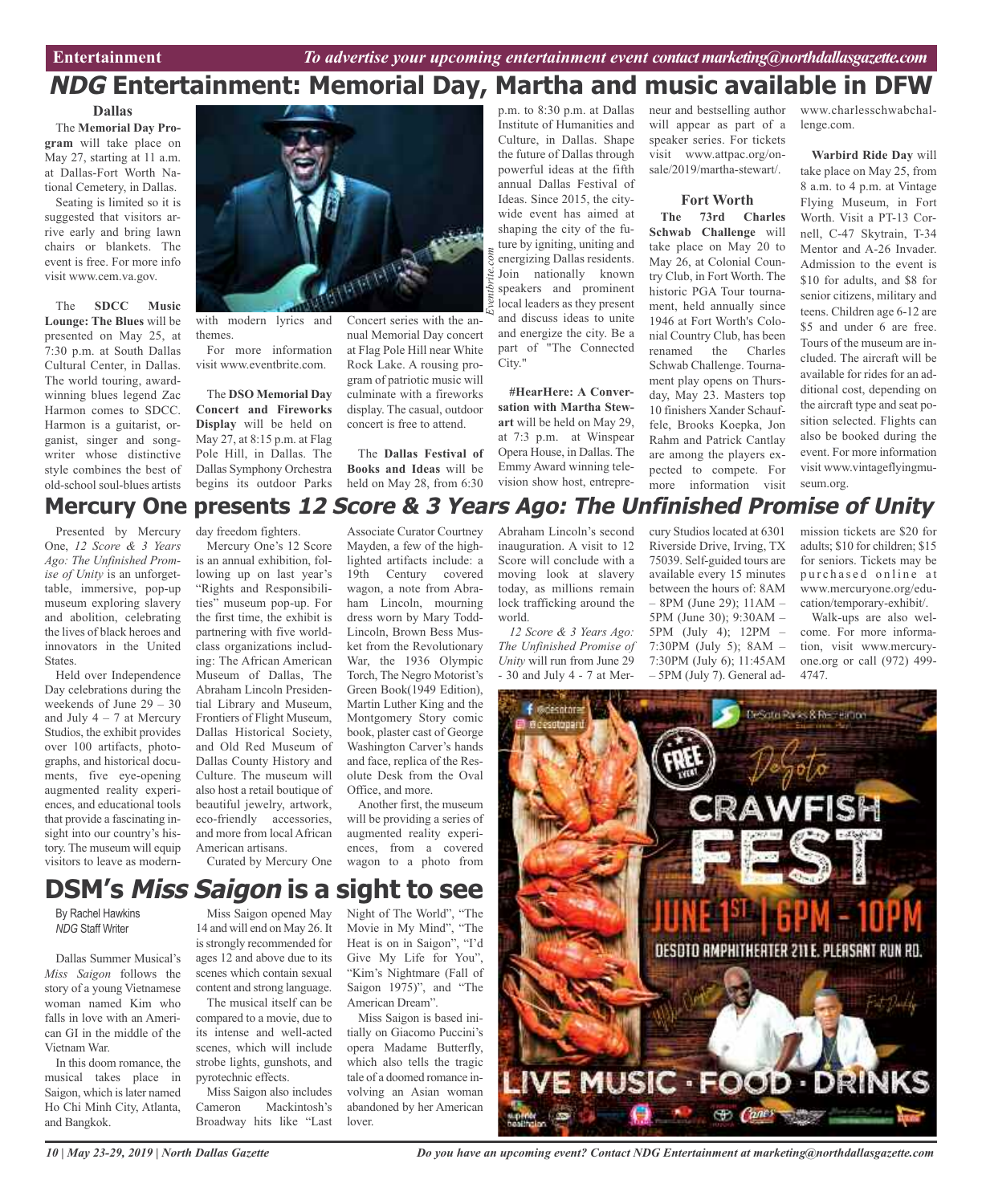# **Despite dreams of prosperity, many African Americans not financially ready to retire**

By Stacy M. Brown NNPA Correspondent

The nation's leading public interest group providing seniors and others with information that empowers them to choose how they live, AARP, regularly publishes a retirement calculator that individuals and families can use to provide a personalized snapshot of what their financial future might look like.

One simply has to answer a few questions about household status, salary and retirement savings (such as an IRA or 401(k)), include information about supplemental retirement income (such as a pension or Social Security), and consider how long

they intend to work to generate information that will inform their expected lifestyle as a retiree.

The tool is designed to help potential retirees determine the amount of money they'll need to retire "when – and how – they want."

Unfortunately for most AfricanAmericans, even the most sophisticated planning tools lead to the same result: retirement has fast become a pie-in-the-sky dream.

"As a whole, Americans are bad savers. But, I believe it's worse for African American communities because they don't have access to the right educational opportunities," said Cory Chapman, the Managing Partner and CEO of EFC Wealth Man-

#### agement.

"Being raised by a single mom with three kids, I understand the struggle of just trying to pay the bills and get food on the table. Growing up, saving money was an afterthought and never discussed," Chapman said.

A report published earlier this month demonstrated how African Americans, Latinos and other minorities will have a more difficult time calling it quits than white Americans.

The report, published on the financial website The Motley Fool, revealed that the troubling disparity in retirement readiness between white Americans and minoritiescan be explained largely by income and

wealth disparities that persist throughout our lives.

"Caucasians didn't lose as much wealth during the Great Recession and have recovered more of it, so white households now hold close to six times the wealth of African American or Hispanic households," the report's authors said.

Median earnings for white households recovered from the recession by 2016, but earning levels for both black and Hispanic households remained below 2007 levels.

Caucasians now earn close to twice as much as minority households do, according to The Motley Fool.

"The African American community is skeptical when it comes to saving," Chapman said.

"Growing up, we were taught by our grandparents that we couldn't trust banks and we were better off burying money in the backyard," he said.

Understanding how money works is actually getting worse with each new generation – black children aren't learning basic life skills in school, Chapman continued.

"We need to be teaching children about planning strategies to generate wealth. Retired African American clients that come into my office are still just trying to make ends meet," Chapman said.

"They don't feel like they

can save money when they are trying to put their kids through college and help them buy a home or car. They are forgetting about themselves and their own retirement," he said.

**Marketplace**

The most recent MassMutual State of the American Family Studyfound that there are differences in retirement planning among different cultural groups.

African Americans fall short on executing lifechanging measures such as accumulating wealth, being better prepared for retirement and building up savings.

According to the American Family Study, 84 percent of African Americans

#### See RETIRE, Page 12

**MNP,** continued from Page <sup>1</sup>

to be on the committee as well but was not.

"I voted for Mockingbird Elementary, and am proud to have done so," Blewett said.

Kingston relied on his past performance on the council as the reason to continue his role at the horseshoe.

"I have a six-year track record of creating the most progressive policy changes in the City of Dallas of anyone who's currently on council, and I'd be willing to be argued with about previous members of council," Kingston said, citing rest breaks for construction workers, preservation of historic buildings and paid sick leave. He also touted himself as a solid supporter of the LGBT community and people of color.

"I have a really thoroughgoing commitment to not just quality, but also equity," Kingston said. "And that means investing more where we haven't invested, where we've deprived people. And that means really paying attention to a racial equity lens around the council."

The race for the DISD school board position in District 4 features a runoff between Karla Garcia and Camile White, both looking to sit on the Board of Trustees for the first time.

**Dallas ISD District 4**

Garcia, a first-generation American, said she is running for students like her; who are coming from lowincome backgrounds and looking for a way up. She is a product of DISD schools and was able to reach her collegiate educational goals successfully. Garcia's stated goal is to be the "expectation and not the exception."

White is a long-time active DISD parent, as well as, a DISD graduate herself. She has 19 years in education, and 23 years in political activity, helping to elect others in the local area. She emphasizes "I'm not new here," and says her experience in seeing how the process moves up close will give her an advantage for her constituents.

Garcia and White are what is left of a field of four candidates in the original round of voting, with Garcia receiving 1,093 votes to

#### White's 847. **District 9**

District 9 on the Dallas City Council covers an eastern section of the city, which includes the White Rock Lake area. Erin Moore and Paula Blackmon survived the first round of voting and are headed to a runoff for the seat.

Blackmon, who led the race in the early round of voting with 3,200 votes to Moore's 2,761, were present at the first forum for the race. She has experience serving on the staff of former Dallas mayors Tom Leppert and Mike Rawlings, and as an adviser to former DISD Superintendent Mike Miles.

"I believe I have the best understanding of how all these things work and don't work," Blackmon said.

Moore is currently an employee of Dallas County, working with Commissioner Theresa Daniels, and has extensive experience "on the other side of the mic" addressing the council on various issues. The daughter of an immigrant, and a member of the LGBT community, Moore said she wants to be a strong voice for minorities at city hall.

"I'm used to fighting the hard fights for communities that are traditionally underrepresented, and communities that simply don't have a voice," Moore said.

### **District 7**

In District 7, Adam Bazaldua and Tiffinni A. Young are vying for the seat currently occupied by Kevin Felder. While the spot is still being contested, Felder was eliminated in the first round of voting and will not return to council

Bazaldua is a teacher in DISD and ran unsuccessfully for the seat in the last election. His stated campaign focus is on affordable housing, building coalitions, increasing transparency and accountability in local government. He also pointed to past problems in the district's leadership and said it was time to move forward.

"We need to restore the trust in the public," Bazaldua said. "We have lost it. We have had too much corruption in our city, and we need someone who is going to stand for integrity and moral leadership, and I hope to be that for you."

Young is a former coun-

cil member who grew up in the district and has been active in local politics since she was in high school. She was instrumental in getting the city's youth council up and running, and then as a councilmember getting it back after a hiatus. She echoed some of the same issues Bazaldua brought up, adding that her experience will be vital when it comes to potentially redrawing the city's political lines.

"We really want to stay focused on this redistricting issue," Young said. "We know it's a very important issue, We've got to press that issue. We know for a number of years South Dallas has been looked at. We're talking about the eastern part of the district, but we really need to stay focused on what's happening in South Dallas."

#### **District 4**

In District 4, Carolyn King Arnold — who only recently won back her seat after the resignation and conviction of Dwaine Caraway on corruption charges — is in a runoff race against Dawn Blair. Arnold held the lead in the first round of voting with 1,747 votes to

Blair's 841. In regards to the district's recent problems, Arnold rebuked an audience member's question about the district's troubled past and rumors of her being involved, stating she was not afraid of answering any questions regarding her past performance on the council.

"In this position, you have to be a strong warrior,' Arnold said. "You must be, and I'm going to stay strong and true. And any conversation we have, you don't have to worry about trying to belittle me as an individual. You come talk to me."

Blair comes to the table with a history of working inside city hall. She said she and her coworkers supported Arnold when Blair first arrived, but now thinks the district needs a stronger leader.

"My opponent has experience in asking staff for answers," Blair said. "I know how to provide those answers. Because that's what I've done for over 20 years with city experience."

The runoff election will be held on June 8, with early voting running from May 28 through June 4.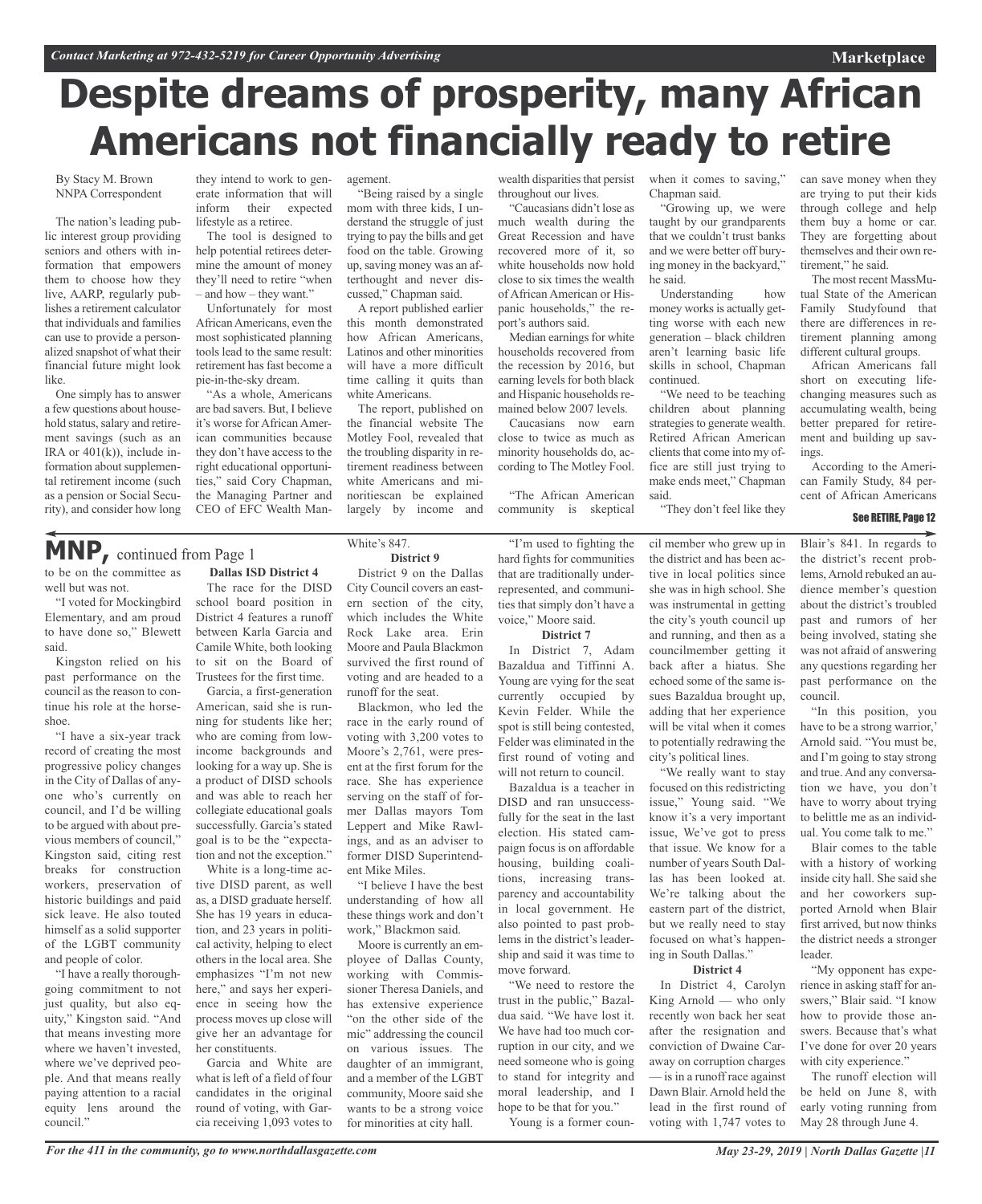## **Dallas Police Chief Hall announces DPD To You(Th) summer jobs program**

Dallas Police Chief Renee Hall recently announced the launch of a summer jobs program for 15-yearold youth from some of Dallas' most underserved communities.

The program is in partnership with Safer Dallas and is being fully supported via private funding, with AT&T and the Mark Cuban Foundation serving as its founding, primary sponsors.

Participating sponsors include Target, Pepsi, Flying Cross, DISD, Imprimis Staffing, Big Brothers Big Sisters, United Way of Metropolitan Dallas, and the Dallas Regional Chamber. Additional partners include Workforce Solutions Greater Dallas, City of Dallas Youth Commission, and City of Dallas Park and Recreation Department.

One of Dallas Police Chief U. Renee Hall's strategies is to collaborate with business leaders and community stakeholders to engage youth in underserved communities as they navigate the daily challenges they may face because of their current circumstances. The ultimate goal is to create a comprehensive program to captivate youth ages 14-17 to help them learn leadership skills and provide workforce development while building trust to achieve long-term positive engage-

ment. In turn, this will result in stronger, safer communities and possibly a reduction in youth violence. This summer will see the launch of Phase I of that program by providing employment and leadership development opportunities for fifteen-year-olds.

"We know that during summer months, there are thousands of youth who are out of school, without activities to occupy their time," Chief Hall said during the announcement, adding, "it's in those moments of idle time where our youth can make decisions that could possibly impact their lives forever. We want to ensure that they make positive decisions and to give them opportunities that will not only shape their future but begin to build a strong work force for the City of Dallas.'

DISD and Big Brothers Big Sisters are working to select the youth. The students attend or live near Lincoln, Wilmer-Hutchins, Bryan Adams, New Tech, South Oak Cliff, and Spruce High Schools. The schools were chosen based on higher than average crime statistics and higher than average arrests amongst 14-18-year-olds.

Imprimis Staffing is in the process of onboarding the students while Workforce Solutions Greater

Dallas finalizes job sites. The program will officially launch on June 10th with an orientation and students will report to their non-profit or government agency locations on June 18.

The students will work Tuesday through Thursday and weekly participate in Mentorship Monday, where they will tour of various corporations and organizations and have lunch and learn sessions to gain insight into various diverse careers, meeting area civic and business leaders. They will also participate in a "Shark Tank" style entrepreneur day sponsored by the Dallas Regional Chamber.

Additionally, there will be a citywide youth community service day with law enforcement officers from agencies throughout the area serving as volunteers also. The service day will be sponsored by the City of Dallas Youth Commission and the City of Dallas Park and Recreation Department and is open to youth citywide.

The Dallas Police Department and Safer Dallas extends it appreciation to AT&T and the Mark Cuban foundation for serving as the founding sponsors of the DPD to You(th) program. DPD also appreciates the support of the program's participating sponsors and

### **RETIRE,** continued from Page <sup>11</sup>

believe the American Dream means financial security; 78 percent in not living paycheck-to-paycheck; and 77 percent in owning a home.

However, based on the study, many African Americans don't have tangible assets needed to make those goals happen now.

The study revealed a disconnect between African Americans' financial situations and their hope toward the future.

Some key findings from the survey:

• Outside of retirement accounts, only 37 percent of African Americans own wealth-building products such as stocks and mutual funds.

• Only 35 percent believe they are doing a good job of preparing for retirement.

• 33 percent have less than one month of funds saved for a crisis and less than 25 percent have amassed more than six months' of emergency savings.

• 58 percent are actively involved in educating their children on finances versus 48 percent of Caucasians. Forty-percent rely on family members for information

"The study showsAfricanAmericans want to improve their finan-

cial situations and are hopeful about the future," Evan Taylor, African American market director for MassMutual, told Black Enterprise Magazine.

"At the same time, it sheds light on the financial struggles and inequities that the African American community continues to battle," Taylor said.

"Those contradictions indicate a need for greater financial education and discipline for the whole family to achieve economic success. In fact, the biggest financial regret expressed by respondents was that they wished they had started saving and investing sooner," he said.



healthcare industry was the third highest contributor of funds to Rose's campaign, according to Votesmart.org, with \$23,500 in donations. Donations included funds from organizations like the Texas Hospital Association and Border Health PAC, known for working to influence lawmakers. The latter of which was noted by

TransparencyTexas.org for a "lavish gift" of \$75,000 to "notoriously conservative" Texas Attorney General Ken Paxton.

The real goal and impact of the bill may never be known. Like many bills, HB 3549 seems to have "died in committee." NDG reached to Rep. Rose's office but did not receive a response.

After being filed on March 6, the bill was read for the first time and referred to the Human Services committee on March 18. Once in committee, HB 3549 was scheduled for hearing on April 23, after which the committee took no action on the bill. There have been no amendments offered, and no indication the bill will move forward by the time the current legislative session ends.

partners in this endeavor.

For information regarding youth participation in the program, please contact, counselors at: Lincoln, Wilmer-Hutchins, Bryan Adams, New Tech, South Oak Cliff, and Spruce High Schools.

For participation in the Citywide Youth Service day or interest in

hosting a Mentorship Monday, contact, Elizabeth Saab, City of Dallas, External Relations Manager, Elizabeth.Saab@DallasCity-Hall.com.

For donations or sponsorship opportunities, contact, Calvert Collins Bratton, President, Safer Dallas, Calvert.Collins@Gmail.com.



*For the 411 in the community, go to www.northdallasgazette.com*

*12 | May 23-29, 2019 | North Dallas Gazette*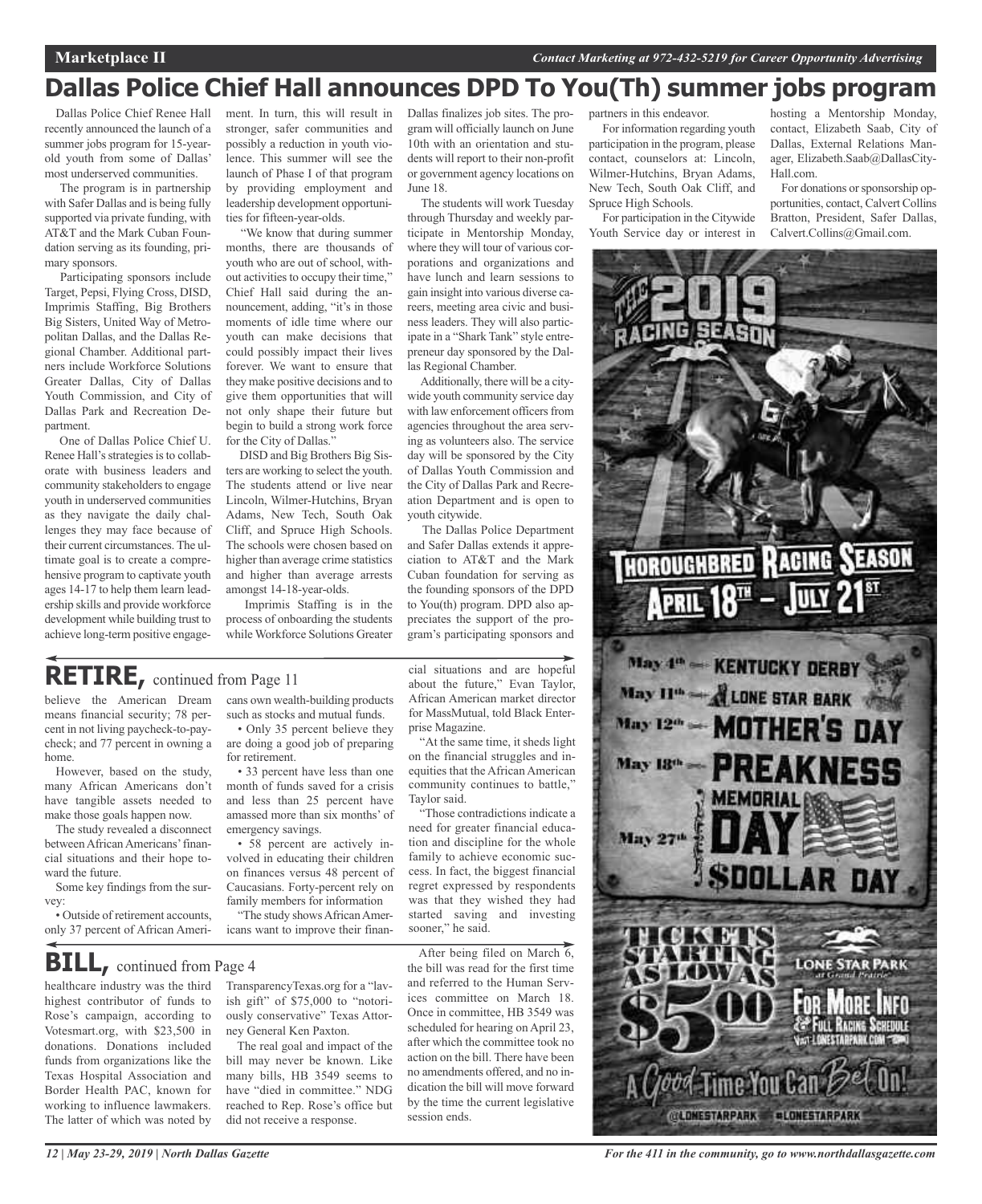## **Upcoming DFW area job fairs**

### **May 24 ADT Home Security Hiring Event** The ADT Home Security

Hiring Event will be held on May 24, from 10 a.m. to 3 p.m. at 2727 LBJ Freeway Fourth Floor STE 436, in Farmers Branch. Please submit your application via Indeed prior to attending and you will be contacted by Human Resources via email to schedule an interview. As a Professional Sales Consultant you will be meeting with new homeowners to determine which home security package will be meet their needs while providing excellent customer service and completing the sales process. You will provide you with professional paid training and on-going support from management to ensure your success in this long-term career with rapid advancement opportunities!

### **May 29 Hiring Event at the Hilton Anatole**

The Hiring Event at the Hilton Anatole will be held on May 29, from 10 a.m. to 3 p.m. at 2201 N Stemmons Fwy, in Dallas. Come along to meet with our HR team, and department managers to interview for your next position in the Best Hotel Company!

Bring a copy of your resume and feel free to check out our open positions online at anatolejobs.com We will be interviewing for the following:

- Food & Beverage
- Culinary
- Engineering
- Security

• Guest Services/Front **Office** 

- Housekeeping
- SPA

### **May 30 Technology, Security Clearance and Cyber Security Career Fair**

The Technology, Security Clearance and Cyber Security Career Fair will be held on May 30, from 11 a.m. to 3 p.m. at Plano Centre, in



Plano. Technology, Security Clearance and Cyber Security Career Fair invited All technology professionals.

Whether attendees are actively job seeker or simply curious about opportunities available in the current job market climate, there is no better way to meet recruiters and hiring managers actively looking to fill immediate Technology and Engineering openings.

To learn more visit www.10times.com/targeted-job-fair-dallas.

### **June 6 "MONEY MOVE\$" Young Adults Hiring Event**

The "MONEY MOVE\$" Young Adults Hiring Event will be held on June 6, from

1 p.m. to 5 p.m. at W.H. Adamson High School, 309 E. 9th Street, in Dallas. UPS, Amazon, Walmart, the City of Dallas, and FedEx will be attending this event. For more info visit Eventbrite.com.

**June 6 Dallas Job Fair** The Dallas Job Fair will be held on June 6, from 11 a.m. to 2 p.m. at Double-Tree by Hilton Hotel Dallas Market Center, in Dallas. Open the doors of opportu-

### **Paid Internship opportunity for writers, college students in the Dallas Area**

The *North Dallas Gazette* has an internship

position available. The goal is to provide students and aspiring writers an opportunity to gain published clips, experience and professional feedback. The position is for up



to 20 hours a week at \$8.00 per hour. Applicants must have reliable transportation.

**Send resume and writing samples to: businessoffice@northdallasgazette.com**

## NDG seeks Intern Video Producer

The North Dallas Gazette is a community-driven newspaper with a digital presence socking a new<br>Video/Audio Producer latins for our new video platform and in assist with the growth of our media company florings quality video production.

The Producer will be responsible for recording, editing and preparing final diult of our video content in our<br>in-house stadio. The producer will record and broadciat sta Facefieck weekly shows. Afterwards name Final Pro Cut and other related tools, the hostage will he finalized and uploaded to our YouTube channel.

The radii carifidate will have the following skills;

· Experience using video and malio production and post production techniques and software for live streaming and find YouTube videos.

- Experience using digital content settware
- Basic graphic design expensive
- Unite content hased upon agreed criteria · Understand how to use various social media plat-
- finges for live video events. froad time and project management shills
- · Attention to detail as it relates to spelling and

· Provide regular states updates to stakeholders and minarument

The work will be completed at our studio located at Regal Row & Stemmons with a<br>schedule of up to 15 hours a week. Pay rate is \$12-15 per hoor.

Resumes must be sent to ngarcia@northdallasgazette.com





nity when you meet and interview with the top hiring companies in Dallas. This career fair will allow you to learn about the businesses that are hiring and what their hiring needs are. Tired of sending your resume over the web to get no responses back? Put a face with a name and make a great first impression. Register today, and you could get hired live at the next career fair in Dallas. To register visit Eventbrite.com



419 E. Hwy. 80, Mesquite, TX 75150 Tel: (972) 289-0723 Fax (972) 216-5637 www.tiseopaving.com

Performing Concrete Street Paving in the Metroplex Area We Accept Subcontracting Bids For All Public Works Projects in the Dallas Area. We Are Accepting Applications for Concrete Mixer Drivers and Heavy Equipment Mechanics

**Equal Opportunity Employer**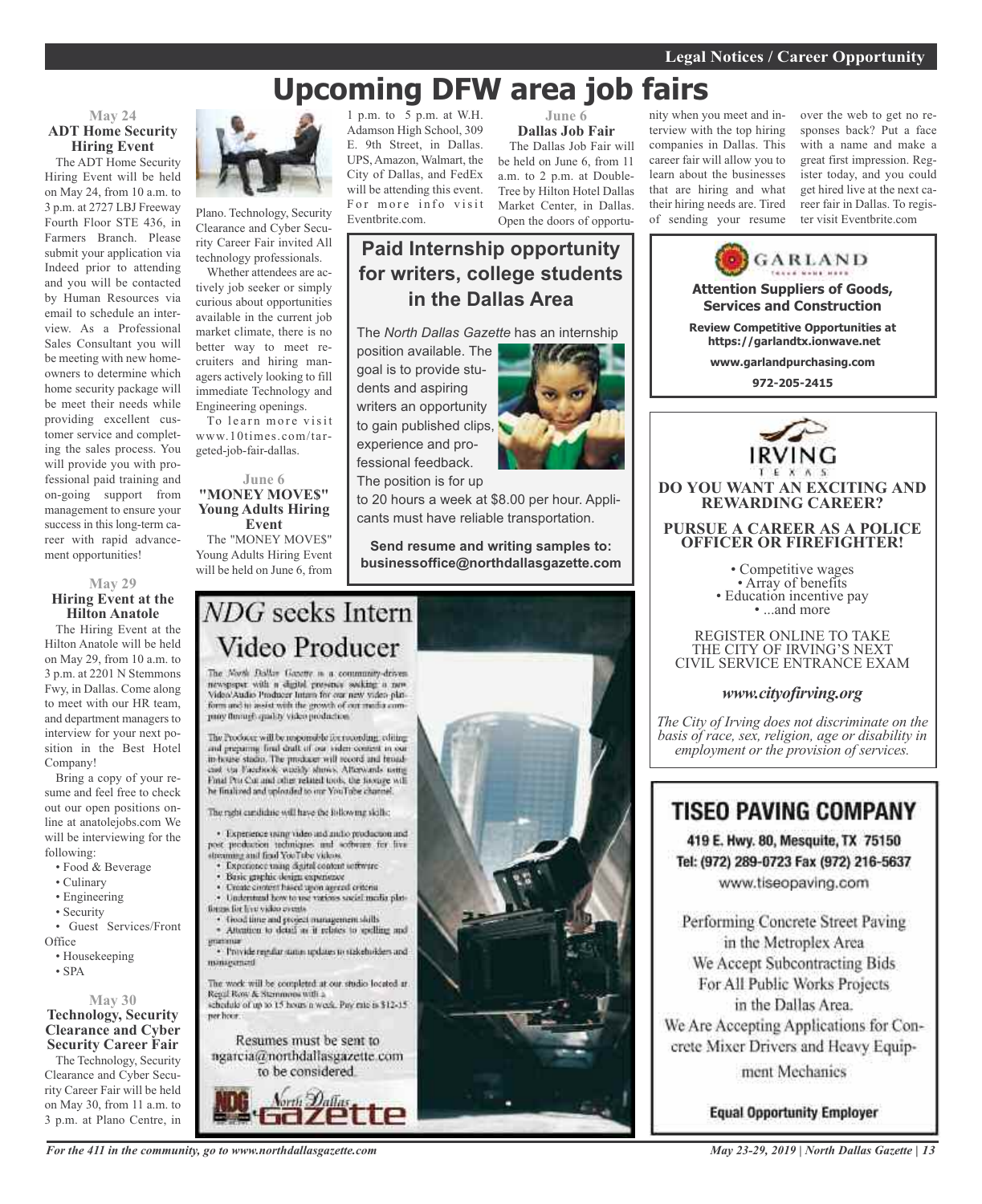### **Church Happenings** *RG Apparel is the proud sponser of this page (www.RGApparel.com)*

### **BETHEL BIBLE FELLOWSHIP, CARROLLTON (A NEW PLACE TO BELONG)**

*NOTICE: New You, Pastor Woodson serves the community by providing "Professional Therapy and Counseling Services" on a "Sliding Fee" scale. To schedule an appointment call the Pastoral Counseling Center at 972-526-4525 or email the church at www. b e t h e l b i b l e f e lloswhip.org*

### **May 26, 9:45 am**

Please join us in our quiet time, "Prayer and Meditation" followed by Morning Worship. You will be blessed and inspired as we celebrate service to God, our community and all mankind.

#### **May 29, 7 pm**

You are invited to join us for Wednesday's Prayer and Bible Study Class with Senior Pastor Woodson, Pastor Larry Gardner, Pastor Bernadette and others as we study a new book by Dr. Henry Cloud, Never Go Back, to things that didn't work the first time, with supporting chapters and verses. Spiritual maturity is God's desire for you; it's Time to Grow in the Word of God.

**June 1, 10 am – 12 Noon** Ladies, you are invited to join us at our first Saturday, monthly Women Ministry, (W.O.R.T.H) Women of Restoration, Truth and Hope. This is great fellowship and plenty of fun.

Dr. Terrance Woodson, Senior Pastor 1944 E. Hebron Parkway Carrollton, TX 75007 972-492-4300 www.bethelbiblefellowship.org

### \_**FELLOWSHIP CHRISTIAN CENTER CHURCH IN ALLEN "THE SHIP" We are Saving You a Seat!**

**May 26, 9:45 am** You are invited to join us in our Sunday Morning Services as we praise and worship God in the Joycie Turner Fellowship Hall, followed by our Worship Services; and bring someone with you, you will be blessed. It's for God's glory and honor.

### **May 29**

Join us in our Wednesday's 12 Noon-Day Live, Prayer and Bible Study class and/or our Wednesday Night Live, Prayer and Bible Study at 7 p.m. to learn more about God's Word. Be encouraged by God's plan for your maturity and His glory; and most of all; be prepared to grow.

Dr. W. L. Stafford, Sr., Ed. D. Senior Pastor 2450 K Avenue #300

Plano, TX 75074 972-379-3287 www.theship3c.org www.visitF3c.org

### **INSPIRING BODY OF CHRIST CHURCH, Let's Go Fishing! MATTHEW 4:19**

 $\overline{\phantom{a}}$  , and the set of the set of the set of the set of the set of the set of the set of the set of the set of the set of the set of the set of the set of the set of the set of the set of the set of the set of the s

#### **May 24, 8 p.m.**

All men are invited to Men's Ministry meeting each Friday night at 8 pm, (IBOC promotes proactive male leadership.)

#### **May 26, 10 a.m.**

Please join us for our Morning Service; and don't forget to invite family and friends to join us as we cel-Join us for Morning Wor-

ebrate our Lord and Savior, Jesus Christ.

**May 27, 7 p.m.** You are invited to Monday School to see what God has to say to us in His Holy Word.

Pastor Rickie Rush 7701 S Westmoreland Road Dallas, TX 75237 972-372-4262 www.Ibocchurch.org  $\mathcal{L}$  , and the set of the set of the set of the set of the set of the set of the set of the set of the set of the set of the set of the set of the set of the set of the set of the set of the set of the set of the set

**MT. OLIVE CHURCH OF PLANO (MOCOP) (Uniting the Body of Christ for World Impact)**

**May 26, 10 a.m.**



### **Cemetary Space Broker will make you offer on your cemetery plot**



• Inherited plot and can't sell it? • Bought plot years ago and your plans have changed? • Singles space or Side by Side spaces is okay. We will make you a "cash offer" on your cemetery plot today! If you get voice mail-leave message phone number and information on cemetery space. We will get back to you

### **Call Us Today!!!!!!!! 972.432.5219**

ship Service as we praise and worship God for His Honor and His glory. Don't forget to comeback at 7 p.m. for our Brazilian Church.

#### **May 29, 7 pm**

You're invited to our Wednesday's Bible Study class; you will learn what God has to say to us. Come to be encouraged by God's plan for your spiritual growth and His glory.

Dr. Sam Fenceroy, PhD Senior Pastor and Pastor Gloria Fenceroy 300 Chisholm Place Plano, TX 75075 972-633-5511 www.mocop.org

### **SHILOH MBC IN PLANO (WHERE COMMUNITY BECOMES FAMILY)**

**May 26, 8 and 11 am** You are invited to our Worship Services as we honor God for His goodness and faithfulness.

**May 29, 7 pm** You're invited to our Wednesday's Bible Study class; you will learn what God has to say to us. Come and be encouraged by God's plan for your spiritual growth and His glory.

Dr. Isaiah Joshua, Jr. Senior Pastor 920 E. 14th Street Plano, TX 75074 972-423-6695 www.smbcplano.org

NDG now has a "Special Advertising Package" for churches and non-profit organizations that need to let the community know about your Special Event.

### Opportunity You Can Measure...

### **Church Events**

- Church Anniversary
- Pastor's Anniversary
- Women's Day
- Men's Day

### **Non-Profit Org. Events**

- Fundraisers
- (Concerts)
- Special Events
- (Personal or Community)

### Special Rate \$199

(Black & White, per insertion) Ad size - 4.905"x 6"(Quarter Page, B&W) (NOTE: Color Ad \$75 extra per inserion) Production disclaimer - NDG ad meake-ready is not included in promotion.

Layout/production of "copy ready"ad will be a nominal extra cost. E-mail ad copy to:

> Marketing@NorthDallasGazette.com or call our Marketing Department today!





*14 | May 23-29, 2019 | North Dallas Gazette*

*For the 411 in the community, go to www.northdallasgazette.com*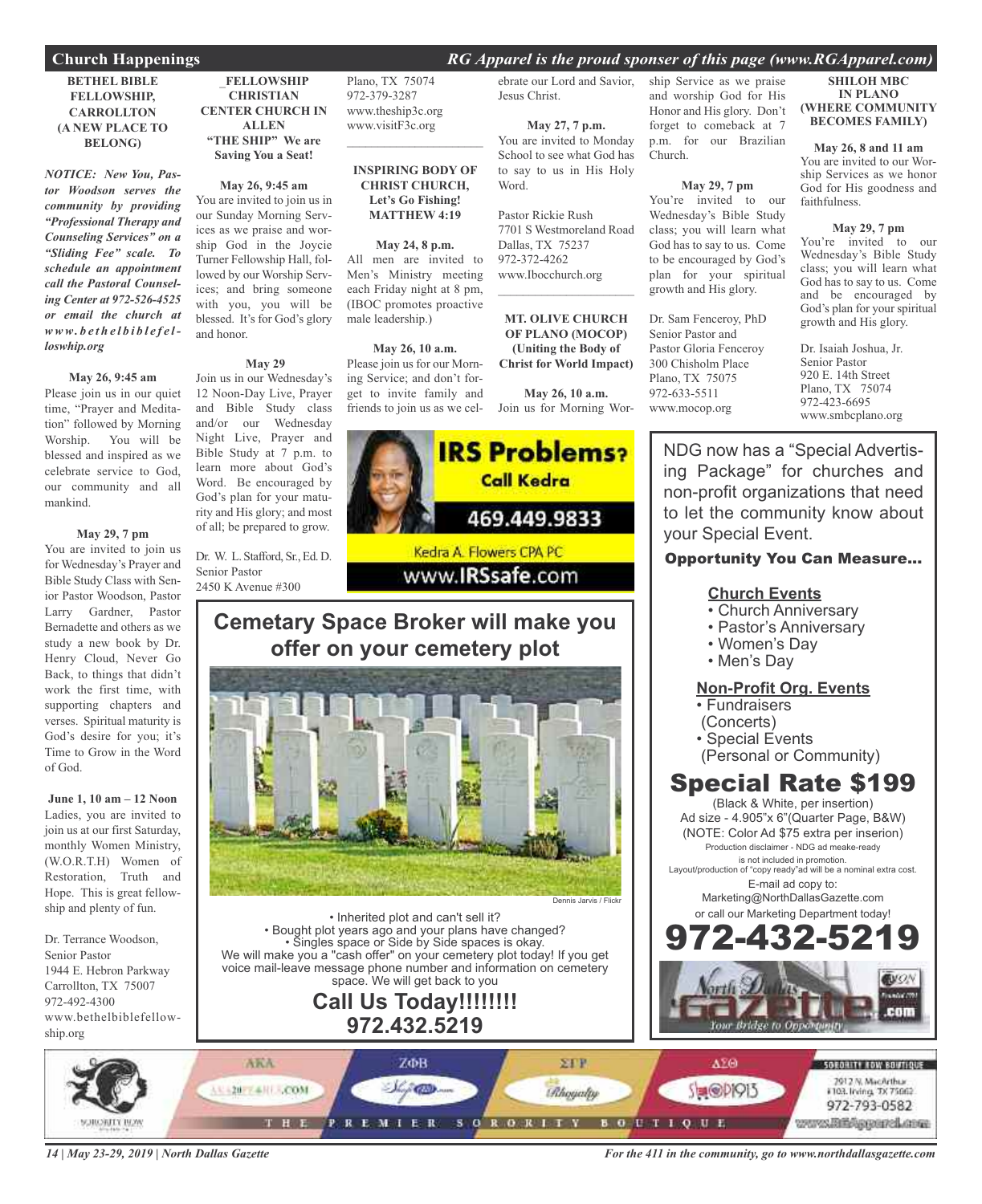name of Jesus.

Ask God to help you to always make other people feel special and valued, for we are all His creation and deserve to be valued. Pray that through your words and actions, that God will be glorified and lifted up, and that people will be drawn unto God in the precious

Ask God to help you to be sensitive to other people's needs and feelings. Ask Him to help you to love them and encourage them through special touches, like remembering special occasions through phone calls, prayers, notes, cards, visits, even small gifts at

times.



*Send email to: businessoffice@ northdallasgazette.com to sign up for Sister Tarpley's weekly electronic newsletter.*

*"David fastened on his sword over the tunic and tried walking around, because he was not used to them. 'I cannot go in these,' he said to Saul, 'because I am not used to them.' So he took them off."*

**(1 Samuel 17:39)** David, the young shepherd boy, heard the challenge from the Philistines to send someone to fight Goliath. No one volunteered to fight except David. King

bottom" with as many as 15,000 village councils made up of women. She also noted how the women in parliament made room for others: Although 30 percent of seats are specifically set aside for women, she explained, "a significant number of those 30 percent said, 'I have great name recognition — I'm going to give up my seat for one of my sisters who is not as accomplished and run against the man.'" The result is a parliament that is now 64 percent female, resulting in major changes in genderbased violence protections and inheritance laws, which had previously excluded

women.

to move forward.

The progress does not mean the loss is forgotten, however, and each panelist shared how difficult it can be

Boggis, who came to the U.S. at 17, initially sought to leave the tragedy behind for college and a new life. "It was not until the Save Darfur movement was getting started that I realized I had to speak up," she recalled, citing campus activism during her undergraduate years at the University of New Hampshire, where she is currently

Saul reluctantly agreed and offered David his armor.

David put on the weighty equipment, but quickly concluded he could not fight in this heavy armor. He gave it back to king Saul.

God equips each of us in such a way that is unique to our strengths and abilities. David knew who he was and who he wasn't. David was trained as a shepherd to use another weapon. For David, it was a slingshot. David showed great maturity in realizing he could not be effective with Saul's armor.

What are the gifts and talents God has given to you? Have you ever tried to accomplish a task with tools you were not trained to use?

### **UMUNYANA**, continued from Page 2

Public Policy Program and Eleanor Roosevelt Lecturer in Public Policy at the Kennedy School. She cited "a massive push from the a senior director of admissions at the law school. "Because if I didn't, who else would?" Umugwaneza described

how her mother would repeatedly return to the site of her ruined home, a return her only surviving child did not understand until her mother finally located two orphaned relatives — one, a boy of 9 living on the street. "I was her only child, butshe didn't rest until she found something she could hold onto from her family," said Umugwaneza. "She kept reminding me that I was responsible for them. I think she had found something to live for."

That pain is being passed on. Now living in the U.S., Nkurunziza has a 5-year-old daughter whose school regularly hosts a grandparents' breakfast. But neither Nkurunziza nor her husband have living parents, because of the genocide, so her daughter has no one to take. "She's 5, there was no way I can make her understand," said Nkurunziza. "After 25 years," she explained, the tragedy "is transitioning to another generation."

"I've realized how much the world needs to know what happened in Rwanda," said Umunyana. "We are fragile, but it doesn't make us weak."

God allows each of us to develop skills that are unique to our life. He will not call you to use someone else's tools.

However, this is only half of the equation. These talents must be mixed with faith. Talent alone is not enough. Faith alone is not enough. It is only when the two are combined that God's power is released and

manifested in the physical realm.

Sometimes we admire the talents of others and seek to emulate them. The temptation arises to be someone we are not. This is a mistake. Let God live His life through the unique you.

Mix your unique gifts with faith today; you will be surprised at the power of God that will be manifested.



**Know your armor**

*Mother's Day 2019, left to right: Philip Lott, Sister Tarpley's youngest grandchild, Sister Tarpley, Sheila Tarpley Lott and David Lott, a 2019 High School graduate from Hebron High School in Carrollton, TX and the oldest grandson.*



NDG<sup>tu</sup> North Dallas Gazette takes a moment to reflect on the past with **Historical Perspectives from Sister Tarpley** Hear what it was like growing up in <sup>a</sup> very different Dallas when Booker T. Washington was <sup>a</sup> black school. Sister Tarpley graduated frm there and went on to college and later became <sup>a</sup> city councilmember in Carrollton. **Look for NDGTV at NorthDallasGazette.com** Inspiring Body Christ 200X Pasto - Rickie G. Bush 791 S. W. Amerikal 161. **Luther TX 75297 UPACTA-HANA(ILOC) STERN INSTITUTION** .<br>Monter School (por & Mor Gellandog Leider sp.<br>Monter School (por & Mor Gellandog Leider sp. Shiloh Missionary Baptist Church way the Hans Community for 128 Years Founded 1884 920 E 14th Street France, 73 Shiloi SMBC: A church Focused on Excellence while Teaching Istah Joshua, Jr. the Word. Preaching the *Pastar* Gospel, Reaching the World Worship Times: 8 and 11 a.m. Sunday School: 9:45 a.m. Mid-week: Wednesday at 7:00 p.m. Youth Church: Every 3rd, 4th, and 5th Sunday at 10:45 a.m. AWANA: Wednesday at 6:30 p.m. Contact Information: 972-423-6695

www.smbcplano.org



*For the 411 in the community, go to www.northdallasgazette.com*